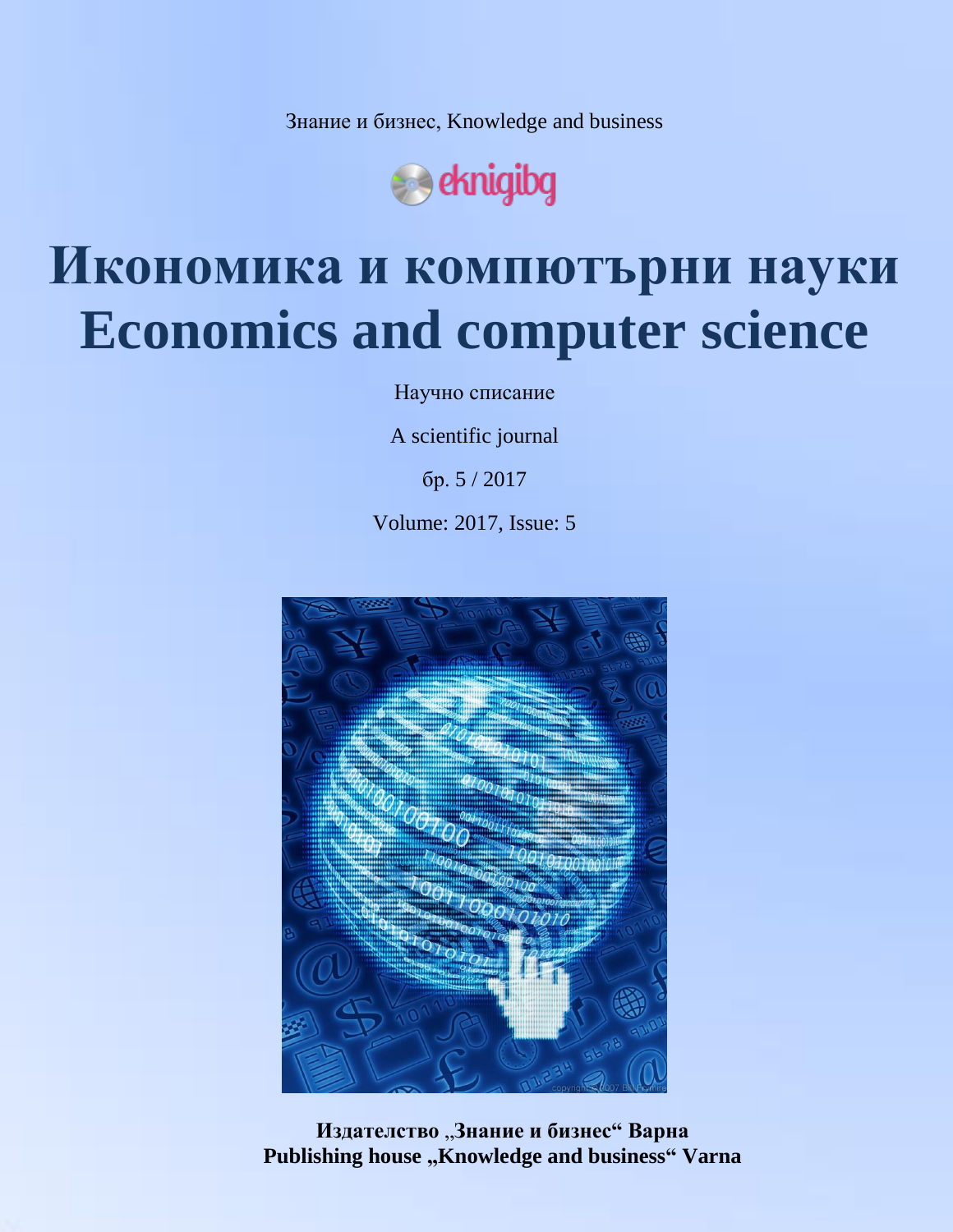## **ИКОНОМИКА И КОМПЮТЪРНИ НАУКИ ECONOMICS AND COMPUTER SCIENCE**

**Научно списание**

**A scientific journal**

**Брой 5 / 2017**

**Volume: 2017, Issue: 5**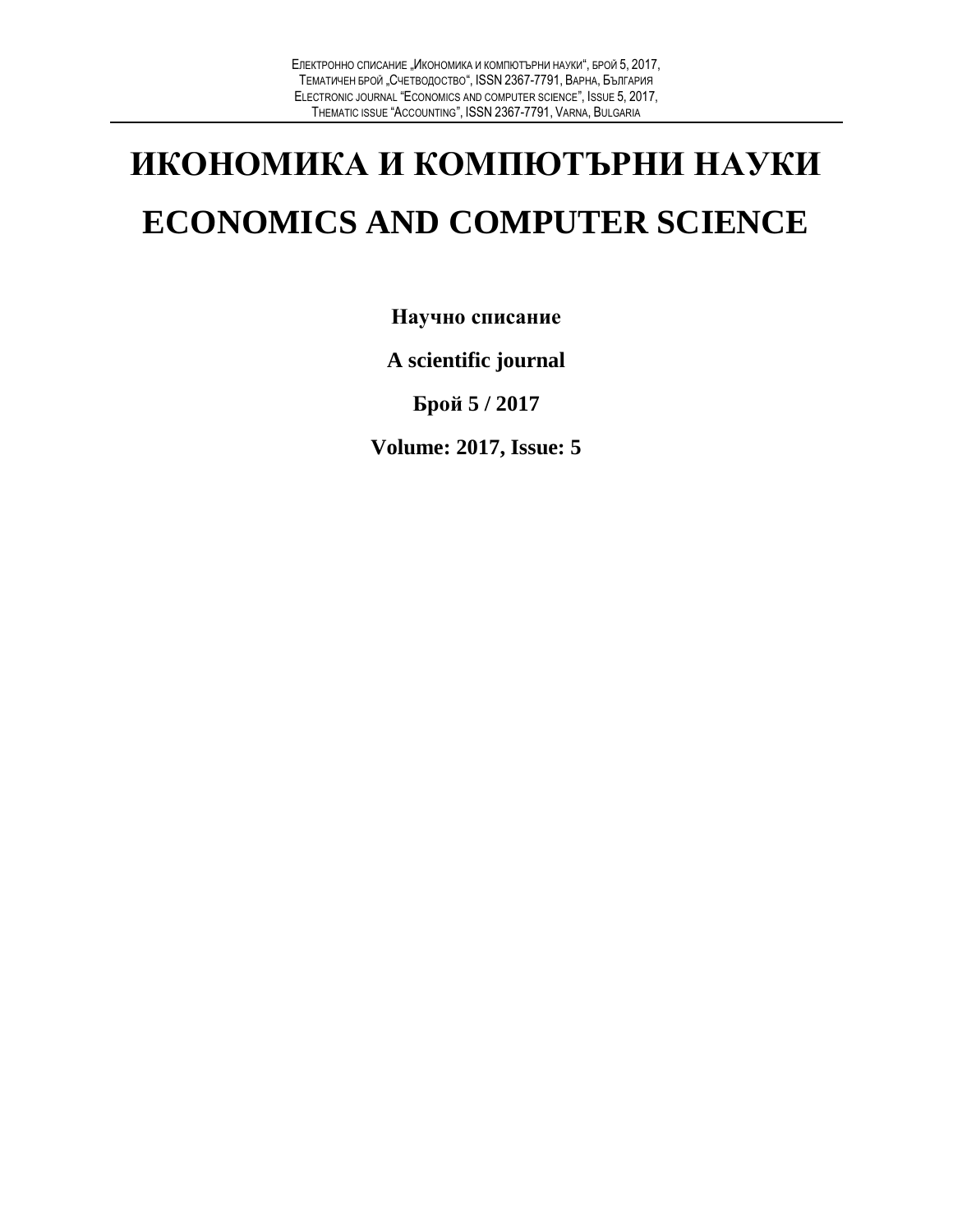#### **Editorial board "Knowledge and business"**

Prof. PhD Petko Shterev Iliev – Head editor, University of Economics Varna, Bulgaria Assoc. Prof. PhD Svetlozar Dimitrov Stefanov – Deputy Head editor, University of Economics Varna, Bulgaria Assoc. Prof. PhD Julian Andreev Vasilev – Deputy Head editor, University of Economics Varna, Bulgaria Assoc. Prof. PhD Anastasia Stefanova Konduktorova – Scientific Secretary, University of Economics Varna, Bulgaria Julian Vasilev – prepress Prof. PhD Marin Todorov Neshkov, University of Economics Varna, Bulgaria Assoc. Prof. PhD Pavel Stoyanov Petrov, University of Economics Varna, Bulgaria Assoc. Prof. PhD Sabka Dimitrova Pashova, University of Economics Varna, Bulgaria Assoc. Prof. PhD Desislava Borislavova Serafimova, University of Economics Varna, Bulgaria Chief Assistant Prof. PhD Todor Kostadinov Dyankov, University of Economics Varna, Bulgaria Chief Assistant Prof. PhD Mariana Kaneva, University of Economics Varna, Bulgaria Prof. PhD Zdzislaw Polkowski, Uczelnia Jana Wyżykowskiego, Polkowice, Poland Prof. PhD Stefan Bojnec, University of Primorska, Koper, Slovenia

Prof. PhD Young Moon, Syracuse University, Institute for Manufacturing Enterprises, USA

Prof. PhD Rajesh Khajuria, Gujarat Technological University, Ahmedabad, India

Dr. Amin Parag, SIES Colleague of Management Studies, Navi Mumbai, India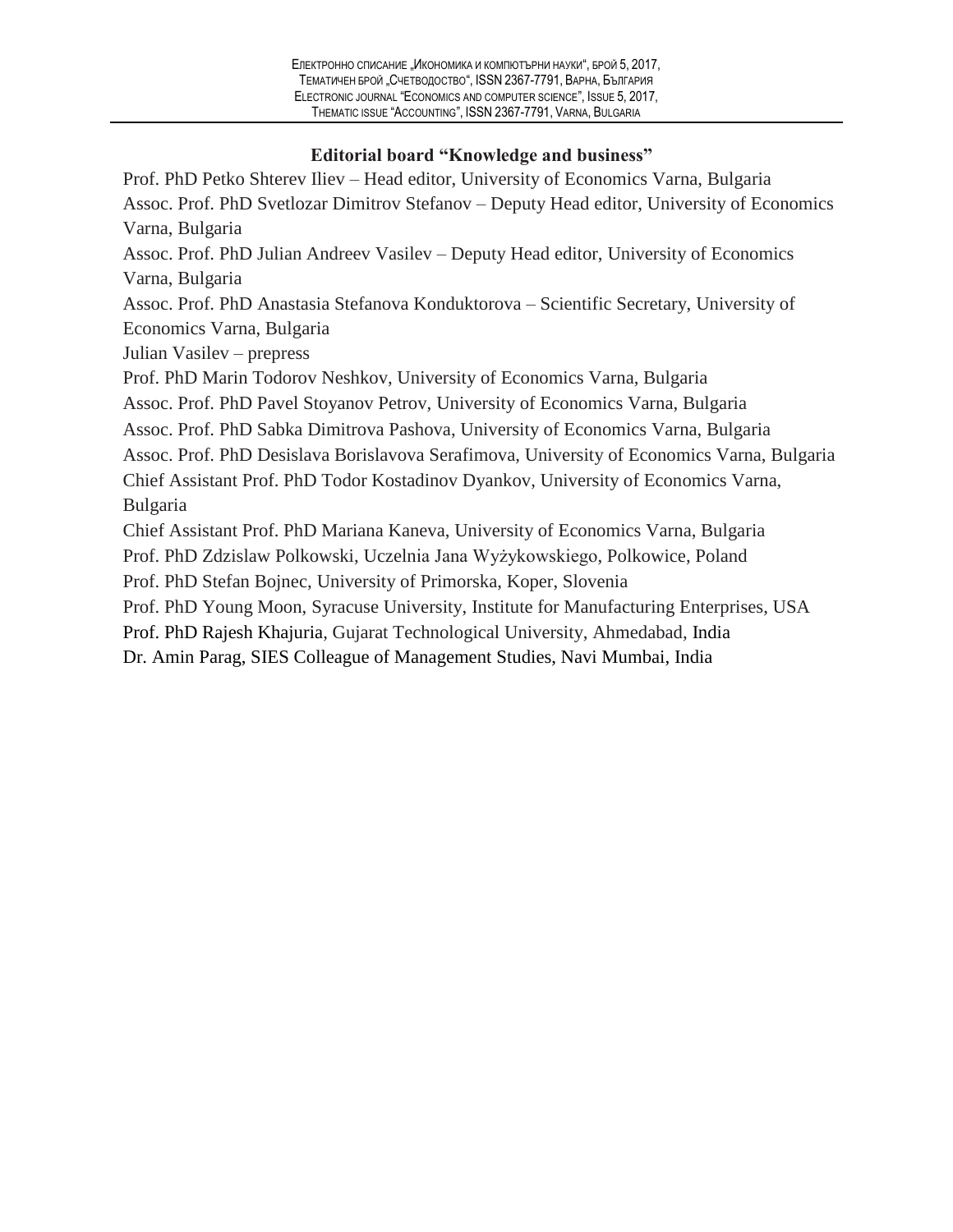© НАУЧНО СПИСАНИЕ ИКОНОМИКА И КОМПЮТЪРНИ НАУКИ ©SCIENTIFIC JOURNAL ECONOMICS AND COMPUTER SCIENCE брой 5, 2017 г.

Volume: 2017, Issue: 5

ISSN 2367-7791, Varna, Bulgaria

#### ЦЕНТЪР ЗА ПРОФЕСИОНАЛНО ОБУЧЕНИЕ "ЗНАНИЕ И БИЗНЕС"

Главен редактор: проф. д-р ик. н. Петко Илиев – тел: 0893 492 350

Зам. гл. редактор: доц. д-р Светлозар Стефанов – тел: 0878 362 245

Зам. гл. редактор: доц. д-р Юлиан Василев – тел: 0882 164 711

Научен секретар: доц. д-р Анастасия Кондукторова – тел: 0882 164 846

Предпечат: Юлиан Василев

CENTER FOR PROFESSIONAL EDUCATION "KNOWLEDGE AND BUSINESS" Editor-in-Chief: Prof. Dr. Mr. Petko Iliev - tel: 0893 492 350 Editor: Assoc. Prof. Dr. Svetlozar Stefanov - phone: 0878 362 245 Editor: Assoc. Prof. Julian Vassilev - tel: 0882 164 711 Scientific Secretary: Assoc. Prof. Dr. Anastasia Konduktrova - tel: 0882 164 846 Prepress: Julian Vasilev

9000, Varna, 1, Dr. L. Zamenhof Str. email: [eknigibg@gmail.com](mailto:eknigibg@gmail.com)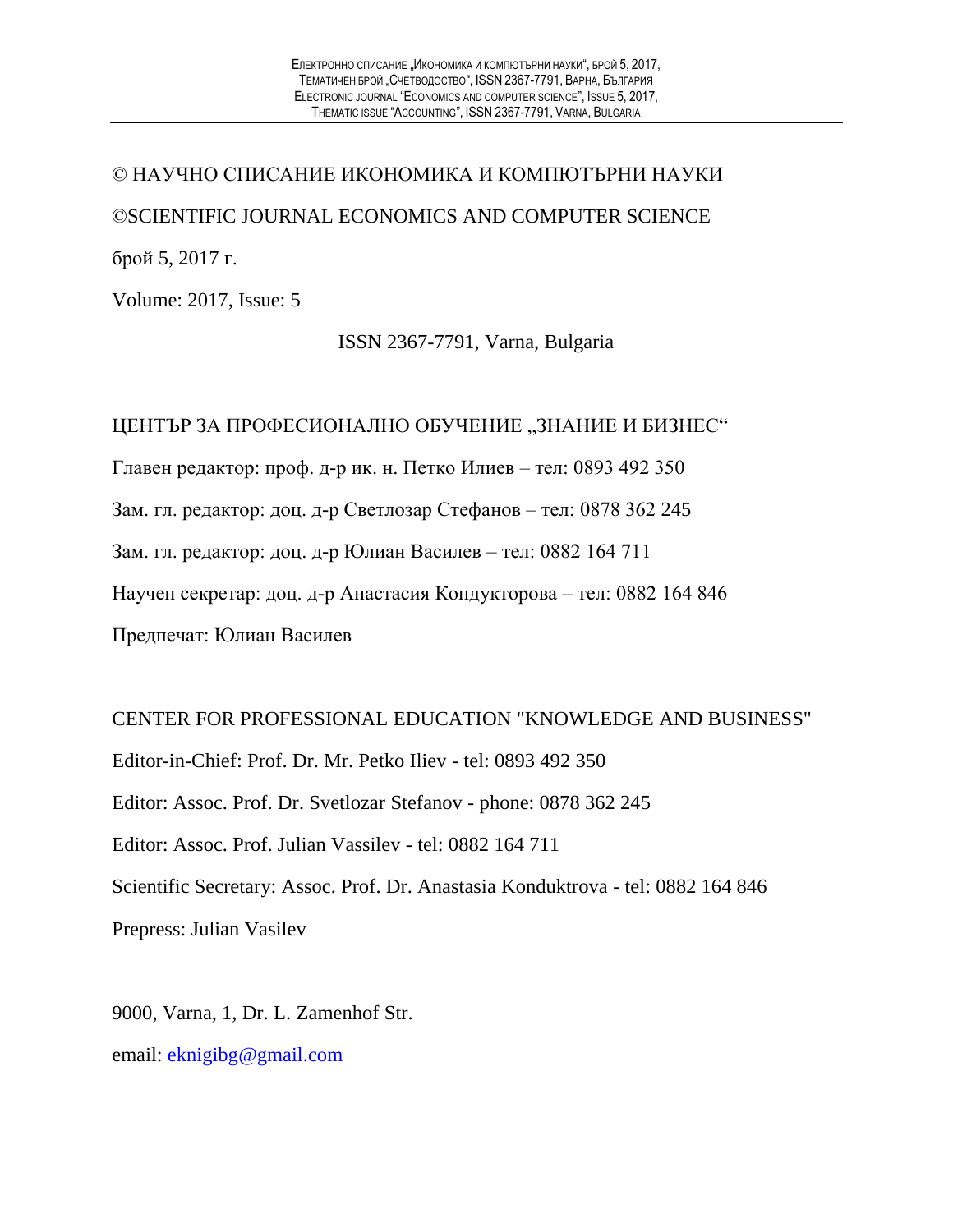## **CONTENTS**

| Initial measurement of assets produced in Bulgarian companies – current state and |
|-----------------------------------------------------------------------------------|
| Evaluation report on intellectual output O3 (interactive books) within the DIMBI  |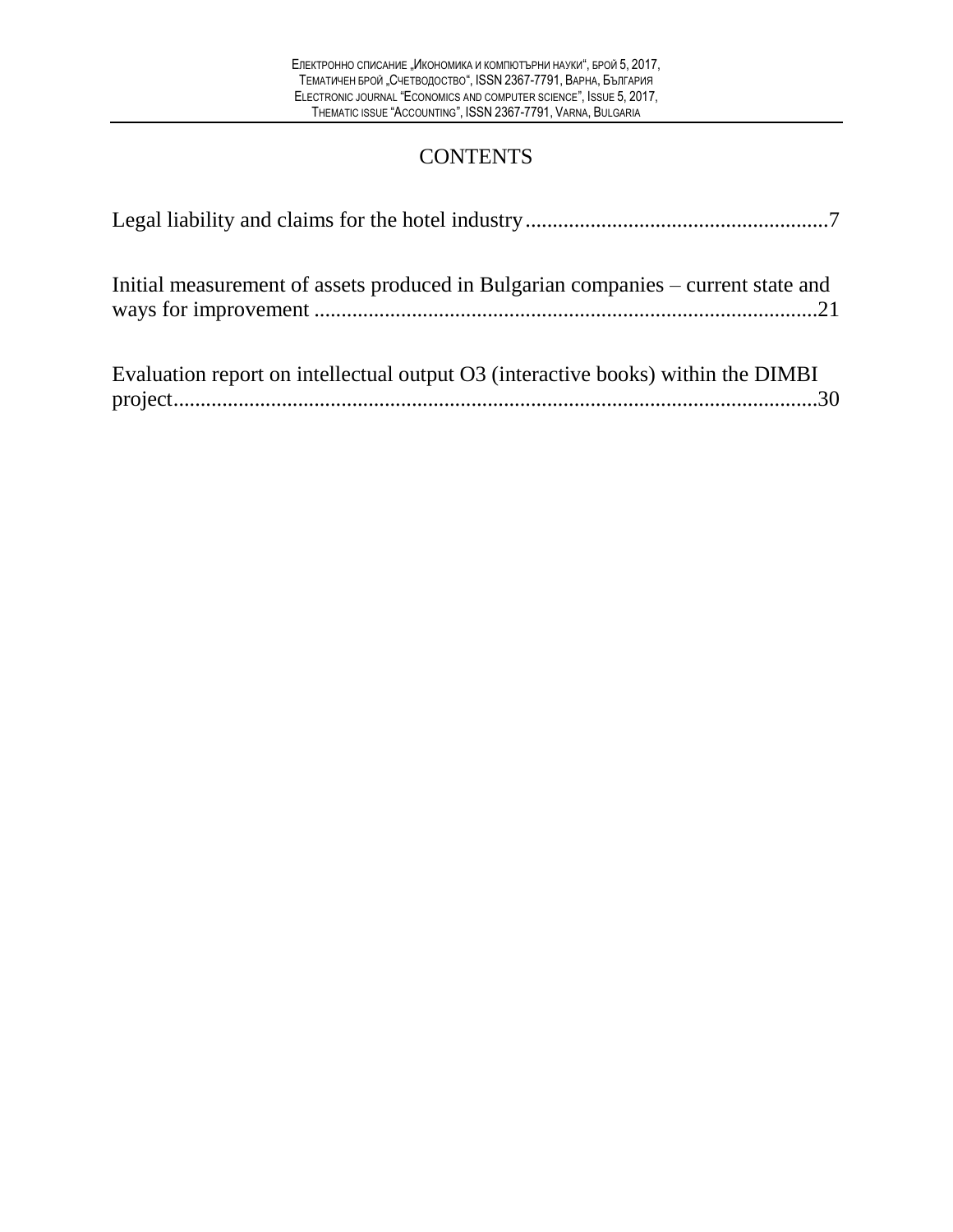*Dear readers, we are pleased to inform you that on the initiative of the Editorial Board of "Knowledge and Business" Ltd., "Knowledge and Business" is a licensed publisher of the scientific journal "Economics and Computer Science.".*

*Our thesis is that information technologies are used in all areas of human activity. That is why the scientific journal "Economics and Computer Science" is open to publications from various fields of science and practice.*

*We are confident that the publications in the journal contribute as enrichment of knowledge and to enhance the effectiveness of the use of information technology in business.*

*Sincerely: Prof. Dr. Sc. Petko Iliev*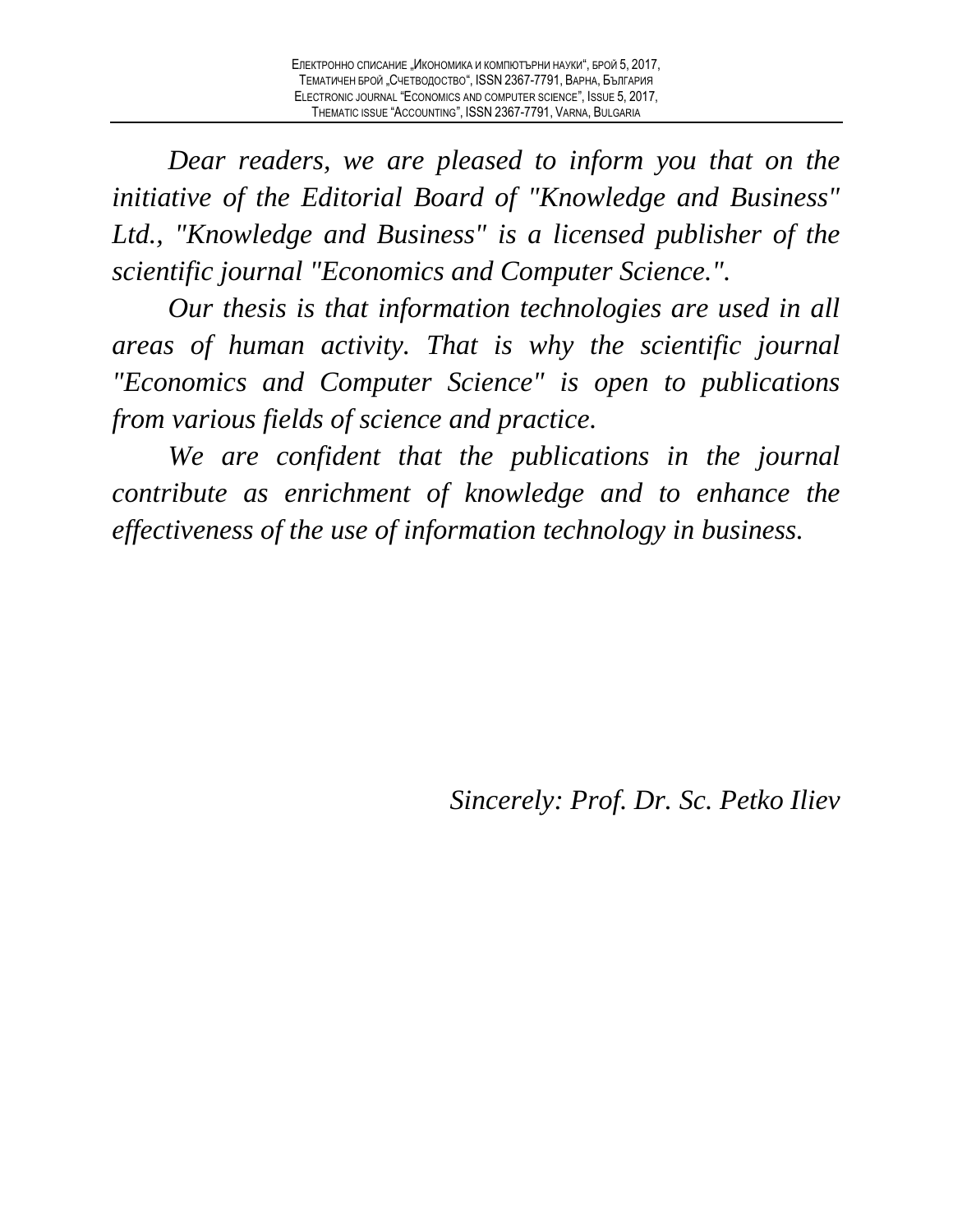### **Legal liability and claims for the hotel industry**

#### **Dimcho TODOROV<sup>1</sup>**

<span id="page-6-0"></span><sup>1</sup> European high school of economics and management administration and management department [todorov@ehsem.org](mailto:todorov@ehsem.org)

**Abstract.** The paper presents a review of various aspects of legal liability and claims to hotel management arising in the hotel industry in the context of the legal framework and possible legal consequences for hotels and other types of commercial accommodation establishments. The main reasons for accidents' occurrence in the hotel industry are chronologically traced. Possible claims to the hotel management are also presented in detail. The problem with workplace discrimination, which is considered as unrightfully actions from administration towards hospitably industry personnel and the connected consequences, is discussed. A definition is given of the various forms of discrimination and the obligations of management to provide a healthy work environment without problems for the personnel are stated, as well. Regulative measures and documents are also presented, regarding measures following possible labour law violations. Conclusions and recommendations are formulated and ways to prevent and overcome problems and accidents in various accommodation establishments and the hotel industry as a whole are shown.

**Key words:** tourism, hotel industry, legal liability and claims, legislation, safety and security, guests, employees, consumers.

#### **1. Introduction**

The hotel industry is above all a 'pleasure industry', characterized by providing accommodation and additional services related to physical and mental relaxation, positive emotions and entertainment. The industry develops and functions in a legal environment regulating, on the one hand, the rights, responsibilities and obligations of the employer, and on the other hand, maximum safety conditions for rest and relaxation of guests, tourists and consumers while aiming to minimize the negative consequences and impacts on them during registration, stay and consumption of various types of services, attractions and facilities.

In the process of serving guests at hotel establishments and providing services related to accommodation, food and beverage, entertainment and sporting activities, etc., problems and accidents of physical, health and psychological nature often occur, which in some cases have serious consequences for guests and extremely negative impact on the image and reputation of hotel companies and the management of individual hotels and accommodation facilities.

In principle, hotel physical facilities (buildings, premises, equipment and installations) are a subject to constant control and legal regulations, with the aim a safe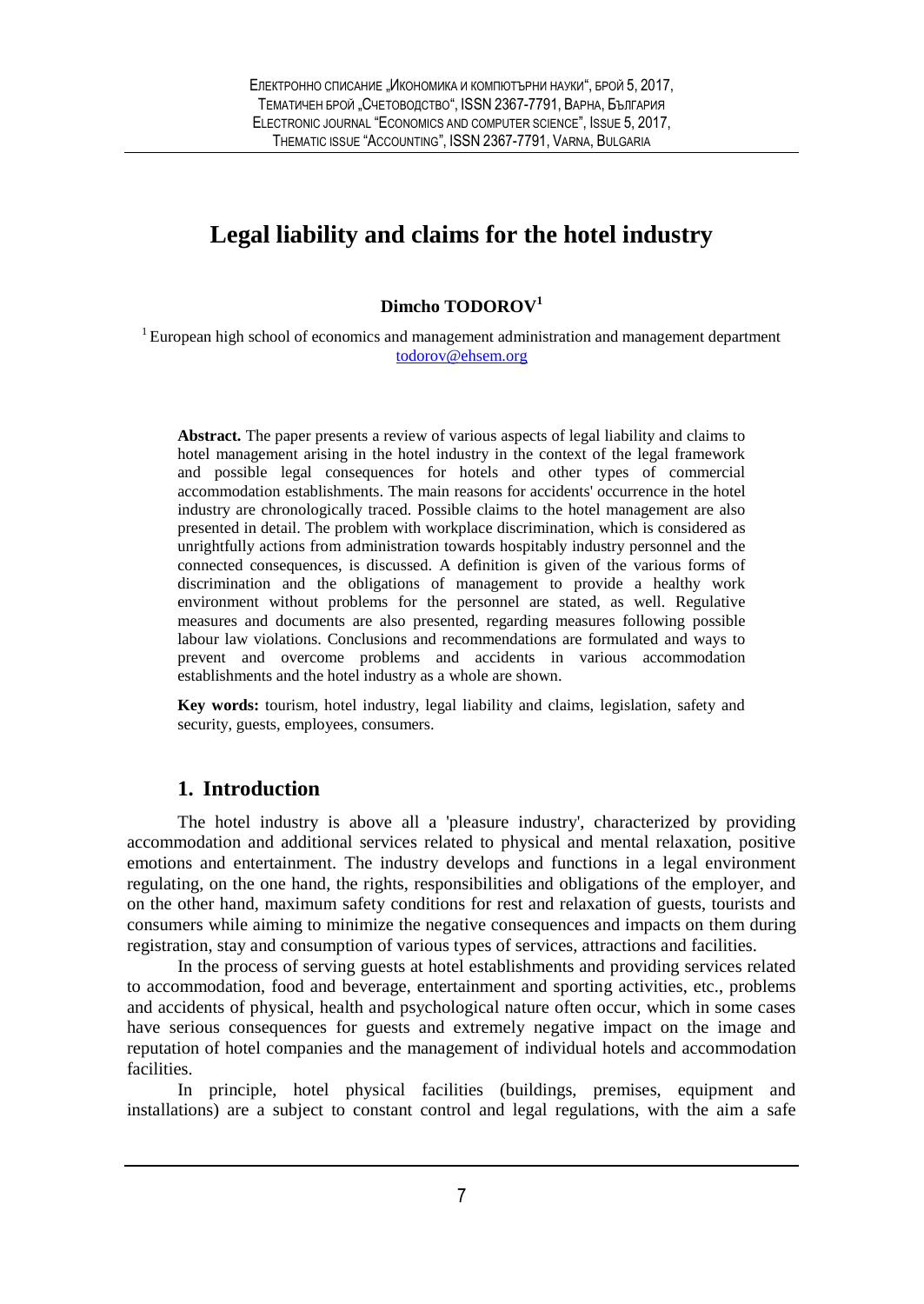environment for the accommodation of guests and the exploitation by personnel to be provided.

The provision of safe conditions for tourists during stay, on the one hand, and the provision of healthy working conditions for the staff, on the other hand, is done according to the specifics of construction, technical and technological specification of each particular hotel building or accommodation establishment with the aim to protect the lives and health of hotel guests, visitors and staff.

At hotels and other accommodation establishments, security of consumers during registration and stay is ensured mainly by technical feasibility and proper operation and use of hotel equipment, furnishing, facilities, machinery, communication equipment, etc., which is provided through the design, construction, reconstruction and modernization and is guaranteed with opening permissions of the buildings, as well as with their permanent technical maintenance, repair and if necessary, closing.

By taking the necessary measures and applying the preliminary developed procedures in accordance with the requirements of the legal and regulatory framework, the employer (the company, the enterprise, the hotel) and management teams are obliged to provide health and safety conditions of accommodation and work to guests, visitors and staff, including:

- risks prevention;
- information and training of serving staff;
- provision of the necessary organization and resources.

In order to improve the existing situation, the employer takes into an account the changing circumstances and applies the necessary measures based on the main principle of prevention:

- risks avoidance;
- an assessment of the unavoidable risks;
- limiting the risks at the source of occurrence.

To sum up, through their organizational structures, hotel managers carry out activities, take measures and perform procedures that must exclude or minimize the possibilities for guests and consumers to become subjects of accidents and different types of incidents of various degrees of disability, mutilation or death during stay.

Despite all known and widely applied activities, methods and procedures of accident prevention during the process of operation of hotels and other types of accommodation establishments, for reasons of various nature, the living environment and the conditions for service consumption are not always safe and secure. The physical hotel facilities (buildings, premises, machinery, equipment and communication installations) are complex technical systems and considering, on the one hand, their excess operation and exploitation capacities and, on the other hand, their improper use or non-compliance with their exploitation requirements - their maintenance is not always easy and efficient.

In any case, in the event of incidents of various nature and varying degree of severity and damage due to non-compliance with the regulation and/ or safety rules, the consequences for the hotel are fines, legal claims, court cases and even deprivation of liberty - in the case of serious incidents ending with death or total disability of the injured. Therefore, it is of utmost importance that the hotel managers are familiar with the legal framework and the numerous regulatory acts the hotels are subjects to, which in practice means that hotel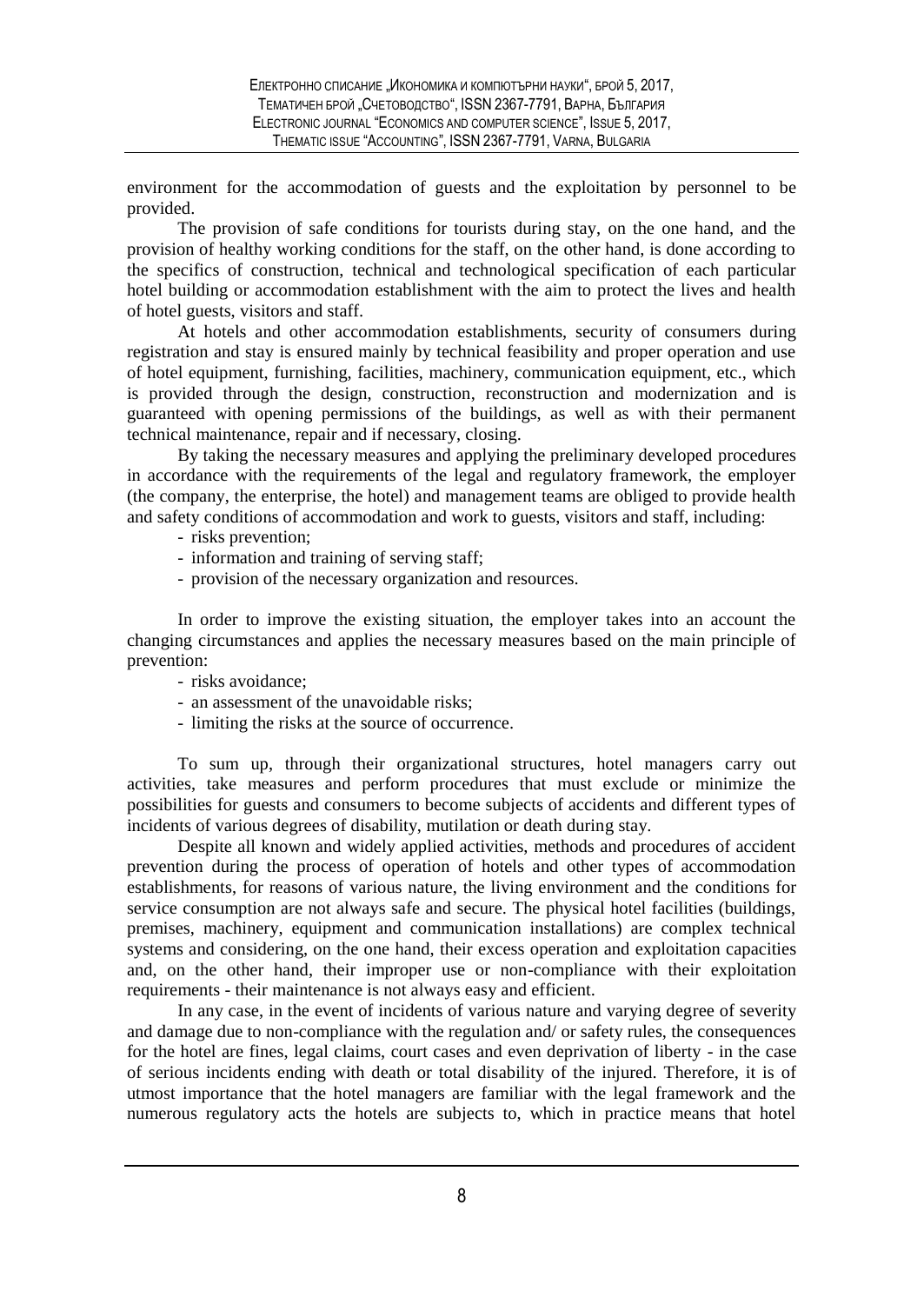management teams should have sufficient legal culture and knowledge to organize, supervise and control the work in a way that risks of occurrence of accidents and incidents with guests and consumers of hotel services are minimized and in particular, the staff are trained to act professionally in order to minimize the risks in their departments, hotel sub-units and units.

What the reasons/ causes for occurrence of incidents and accidents with hotel guests and serving staff of various natures are?

The causes are heterogeneous and numerous in numbers, but they always relate to problems of buildings, facilities and installations and/ or issues resulting from human activities or inactivates, such as:

- negligence and inattention
- hurry and distraction
- not well maintained building stock, premises and adjacent infrastructure
- technically faulty machinery, installations and equipment

- failure to comply with the rules of operation and exploitation of installations, machinery, equipment and facilities

- failure to comply with safety rules for preventing fire and incidents
- lack of instructions for work with machinery, equipment and facilities
- non-exercised or insufficient control
- no restrictions on the operation of machines and facilities by children
- lack of prevention by and training of service staff
- other factors.

In global hotel practice most complaints about damages caused at hotels are civil claims when individuals claim that they have been harmed by other individuals or by companies (legal entities). The claimant (the injured party), makes a claim where he or she describes the facts and the situation of the occurrence of the damage and seeks particular compensation.

Either punitive, or compensatory damages can be claimed, or alternatively - both.

Compensatory benefits (after proof) are awarded in order money actual material and moral damages, medical expenses, lost salaries and/ or personal injuries of varying degrees of disability or inability to work to be offset by money.

Punitive offsets are awarded in rare cases with the aim to punish offenders, when there is violence, malice or intent and when irreversible consequences have occurred.

The majority of civil cases are brought against hotels or other types of public accommodation establishments when consumers have suffered damages due to negligence by management. In order to obtain compensation in these cases, claimants must prove at least the following:

1.The hotel where they have been accommodated, stayed or consume services in any form is responsible/ obliged to ensure their safety and security in their various forms and manifestations (fire safety, personal safety and security, emergency security, etc.)

2.They should undoubtedly prove that the hotel has not secured and provided the necessary safety and security conditions, as a result of which the claimant has suffered and thus the hotel has breached its duties.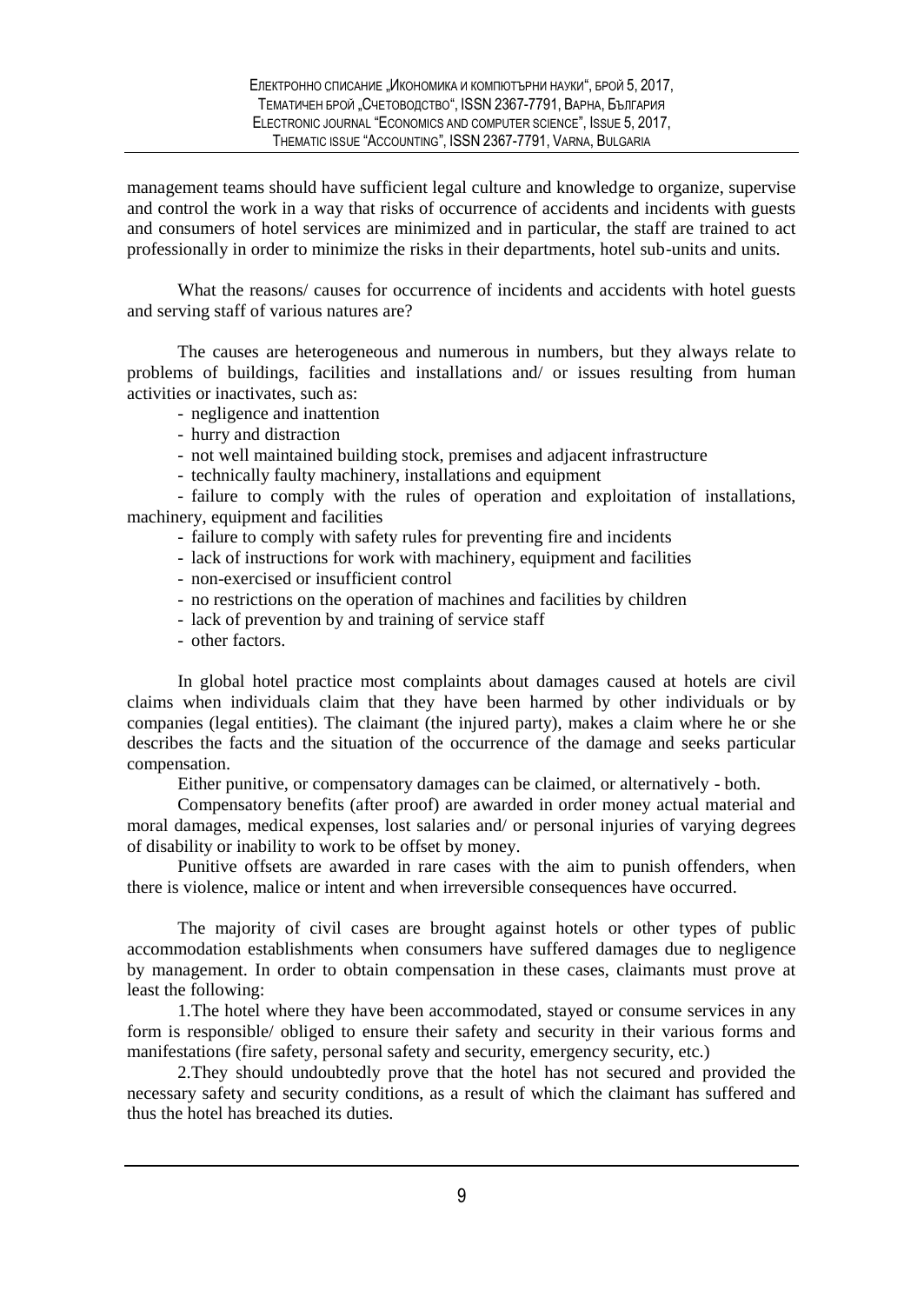3.They should prove that the hotel has not fulfilled and violated its obligations, is the cause of the damages occurred, which it should have foreseen.

4.In order to obtain an equivalent compensation the claimants (the injured parties) should prove to the court the damages incurred.

Consequently, the management of hotels and other accommodation establishments, as well as employees at individual departments, units and jobs should fulfil their obligations responsibly and professionally enough, primarily by preventing 'predictable' damages and ensuring the safety and security of guests and visitors. In this respect, in order incidents and accidents of various nature to be prevented the crucial moment is to preliminary identify the points of conflict and possible damages that could be incurred by eradicating negligence and formalism in the operation of departments, units and individual workers concerning hotel guests and consumers.

The practice of negligence and formal fulfilment of official duties has various manifestations at different departments and units of a hotel complex. For example, a frequent practice is when the on-duty receptionist does not check hotel cards or identity documents where the names of guests are written and unintentionally gives keys or access cards of hotel rooms to persons with criminal intentions who threaten lives, health and property of guests. In that case, the hotel would be held liable for damages due to negligence of the receptionist that resulted in entry into the room and subsequent damages to guests staying at the hotel.

On the other hand, in order criminal proceedings to be held and convictions to be announced, it should be undoubtedly proven that damages caused are the result of inactivity, negligence or intent of the staff or that these are violations liberty or fined, or both.

The crimes committed on the territories of hotels, hotel complexes and other types of accommodation establishments most often occur in the forms of encroachments against property (thefts) and physical violence (beatings, rapes), which is associated with serious bodily and psychological harm, while murders occur more rarely. Such crimes are the thefts of money, goods, valuables and valuable objects, and more rarely - of 'intellectual' products. Physical violence involves threatening and beatings with the result of bodily harm and physical contact, attempted rape and actual rape, murders, etc.

Partial but not isolated practice is when security guards or body guards throw out guests at the doors of the hotels or the adjoining food and beverage facilities and/ or beat guests and visitors and thus have exceeded their on-the-job responsibilities. As a result, they fall under the penal provisions of the law because they usually have caused bodily harms of various degrees.

In addition, despite the global nature of the hotel industry, the international laws and regulations regarding individuals or hotel companies are not applied. Sentences are issued under the 'general' laws that are in force in individual countries. Only the intellectual properties regulations, such as the Paris Convention, adopted in 1883 (concerning Copyrights and Trademarks) are internationally recognized and hotel companies should comply with them. According to the Paris Convention, 1883, trademark owners (e.g. hotels) can register and protect the 'brand' in each signatory country, thereby they acquire the right to be the only users of that brand in the country in order to protect the product and the identity.

Internationally acknowledged is the Berlin Convention, adopted in 1886 which entitles signatory countries to register copyrights on literary and artistic works, some of which, such as songs, poems, lyrics or individual verses may become a focus of advertising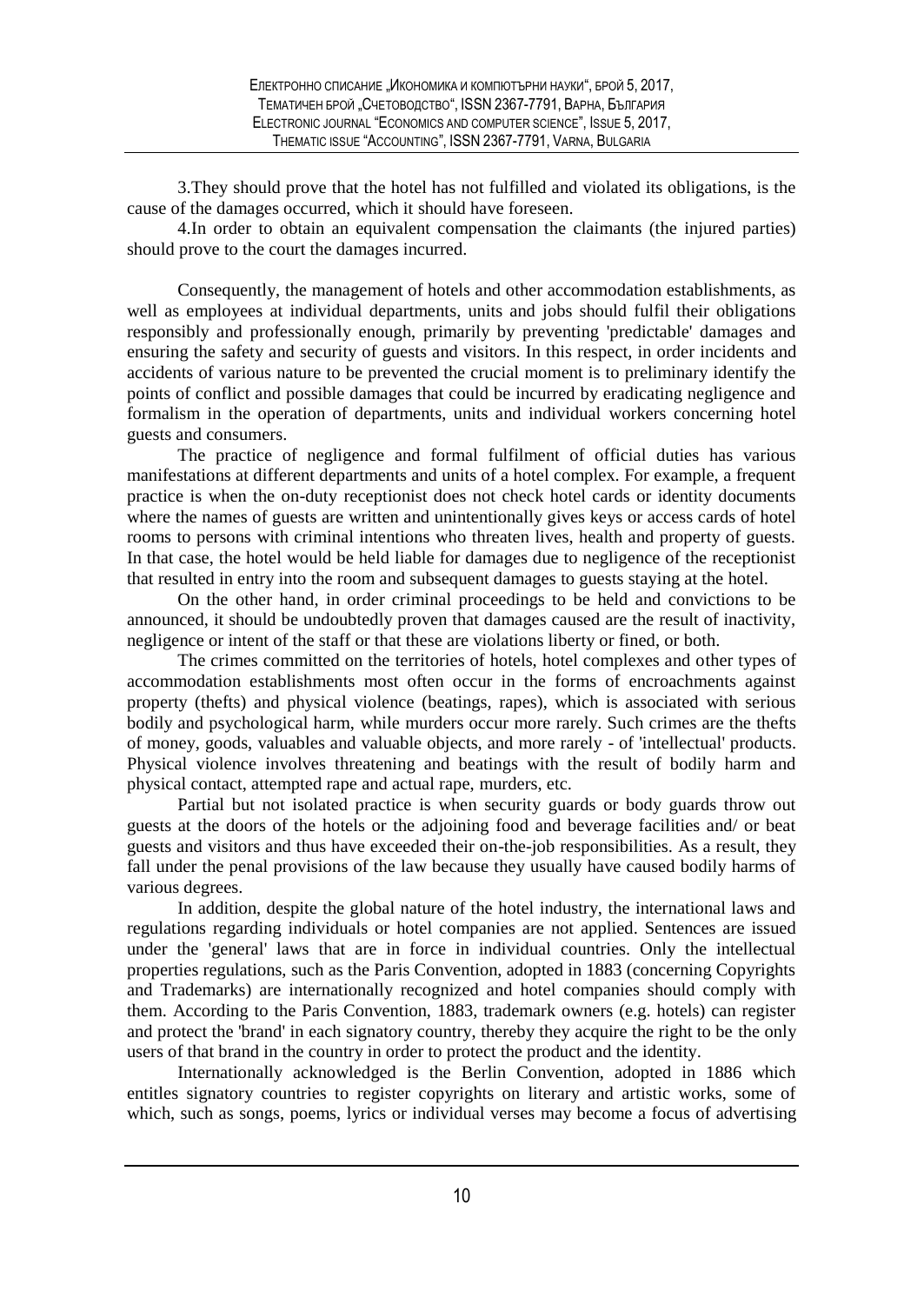campaigns of hotel chains or individual hotels as a marketing strategy where the company protects songs or lyrics and prevents their use by other companies, enterprises or hotels.

Once we have revealed the liabilities of hotels and other accommodation establishments in the hotel industry regarding the guests staying there and consumers of their services, as well as the legal impacts in such cases, now we would consider the specific aspects of legal liability to consumers at hotels or hotel complexes.

The hotel buildings and adjoining areas (rooms, bathrooms, corridors, lobbies, stairs, alleys, parks, green areas, gardens, parking lots, garages, swimming pools, sporting facilities and attractions) are the scene of accidents and incidents involving guests and visitors, which consequently are a subject to claims of a various nature.

What are the conflicting and dangerous points and in terms of what guests and employees could bring legal actions against the administration and management of hotels and other accommodation facilities?

#### **2. Claims concerning slipping and falling**

Most of the claims brought to hotels and hotel companies in the world are related to injuries caused to guests and visitors due to untaken preventive measures and/ or negligence in terms of building works and ongoing repairs of pavements and indoor spaces, as well as due to slippery flooring of corridors, bathrooms and staircases.

Possible injuries in such cases like sprains, broken limbs or severe injuries and death are caused as a result of a slipping and falling on the ground or from terraces and balconies.

In these cases, the preventive measures and decisions of hotel management teams are usually related to construction of strong pavements with no missing parts and components, no shifted plates, no holes on them, as well as to their permanent maintenance. The absence of unevenness due to poor maintenance and slippery areas as a cause of treatment with cleaning and hygiene detergents or of unclean places of fallen leaves and other materials are also important. Serving hotel staff (builders, technicians, general workers and chambermaids) should regularly maintain designated areas in accordance with their technical and operational characteristics.

#### **3. Claims related to technical issues of installation and facilities**

Incidents involving children using recreational facilities and installations such as swimming pools, swings and slides are common at hotels and hotel complexes where claims for damages could be brought due to malfunctions or insufficient maintenance of facilities.

The possible damages are: an electric shock that is a common incident where a guest, a visitor or an employee may be struck by an electric shock due to malfunctions of technical equipment or installations (switches, sockets, bath dryers, lighting fixtures, etc. or a damage to recreational facilities and installations, such as swimming pools, water and dry slides, swings, climbing, attractions, etc.).

Not long ago, at the Bulgarian resort of Slanchev Briag, a child of foreign guests at a hotel, was sucked into the pool cleaner installation of the hotel (due to a missing barrier), causing the child severe internal life-threatening injuries.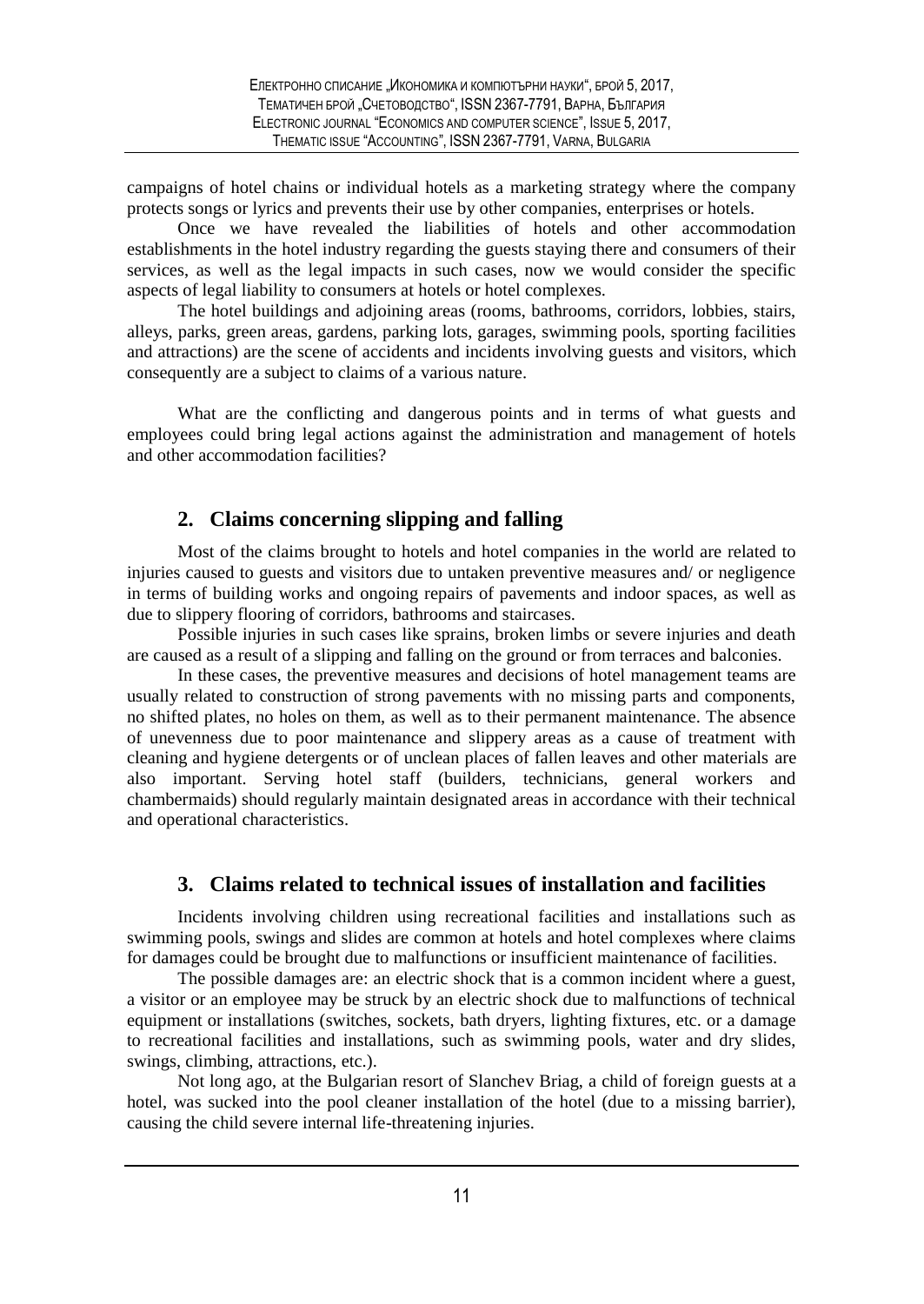Owners or operators of the facilities are liable, in all such cases, where incidents with visitors and guests of hotels occur, as well as where incidents with children that are the result of 'extremely attractive' potentially dangerous objects for children to use or to 'investigate' due to insufficient life experience and unawareness of the hazards occur or where damages due to poorly maintained facilities and installations, not complying with the technical and operational characteristics of the manufacturers are caused.

The preventive measures of management teams should include constant control and attention to the heads of maintenance departments. Technical departments and maintenance technicians should ensure that the equipment and installations are in a good condition and permanently repair the damages. Timely closing of facilities, installations and attractions that show a deviation from the technical parameters or even minor damages of a various kinds would contribute to preventing incidents with hotel guests and visitors.

Moreover, in high-rise hotels and hotels where windows could be opened a particular attention should be paid to fitting windows to open only partially, which would exclude the possibilities for children to fall or jump from hotel windows in the absence of parents. The balconies and terraces there should have dense and high enough enclosures. Thus, small children could not climb or pass through the rails and partitions of the balconies and terraces.

In this regard, the best practices are related to the attention and daily permanent control by the staff of hotel household and technical service departments, as well as the inspections of facilities and installations by external state and municipal services and institutions.

#### **4. Claims related to security and safety**

Incident related to safety and security of guests during stay at hotels and other accommodation establishments are also common, where the hotel is always a party. They are typically related to thefts of money, valuables, belongings or property of guests from the rooms and, more rarely - to severe physical assaults, such as a rape or a murder.

Possible encroachments are: personal violence related to physical manipulation of various kinds, such as robberies, beatings, rapes, murders.

From the management practice of the author of the paper at a luxury hotel: I remember how a female guest of the hotel came to me and complained of being raped at the hotel ... then only my professional experience, skills and knowledge concerning the issue led to the satisfaction of all parties, the result...

In principal, the security and safety of guests at big hotels, high-category hotels and 'close-type' complexes is ensured by body guards and security guards, as well as technical means (cameras, monitors, radio stations, etc.). For the purpose, a contract with a security company is signed or persons are hired as security guards (bodyguards). For the needs of security guards at the hotel the necessary facilities are provided depending on the size (capacity) and the functional setting. The security equipment includes surveillance cameras installed at key points at the hotel complex, which monitor and control the areas and ensure the safety of guests and visitors 24-hours a day. At big hotel complexes the security and safety of guests is also ensured by the means of external outposts (guards) guarded by 24 hour by security guards. When an incident occurs, it is responded to at the 'problem spot'.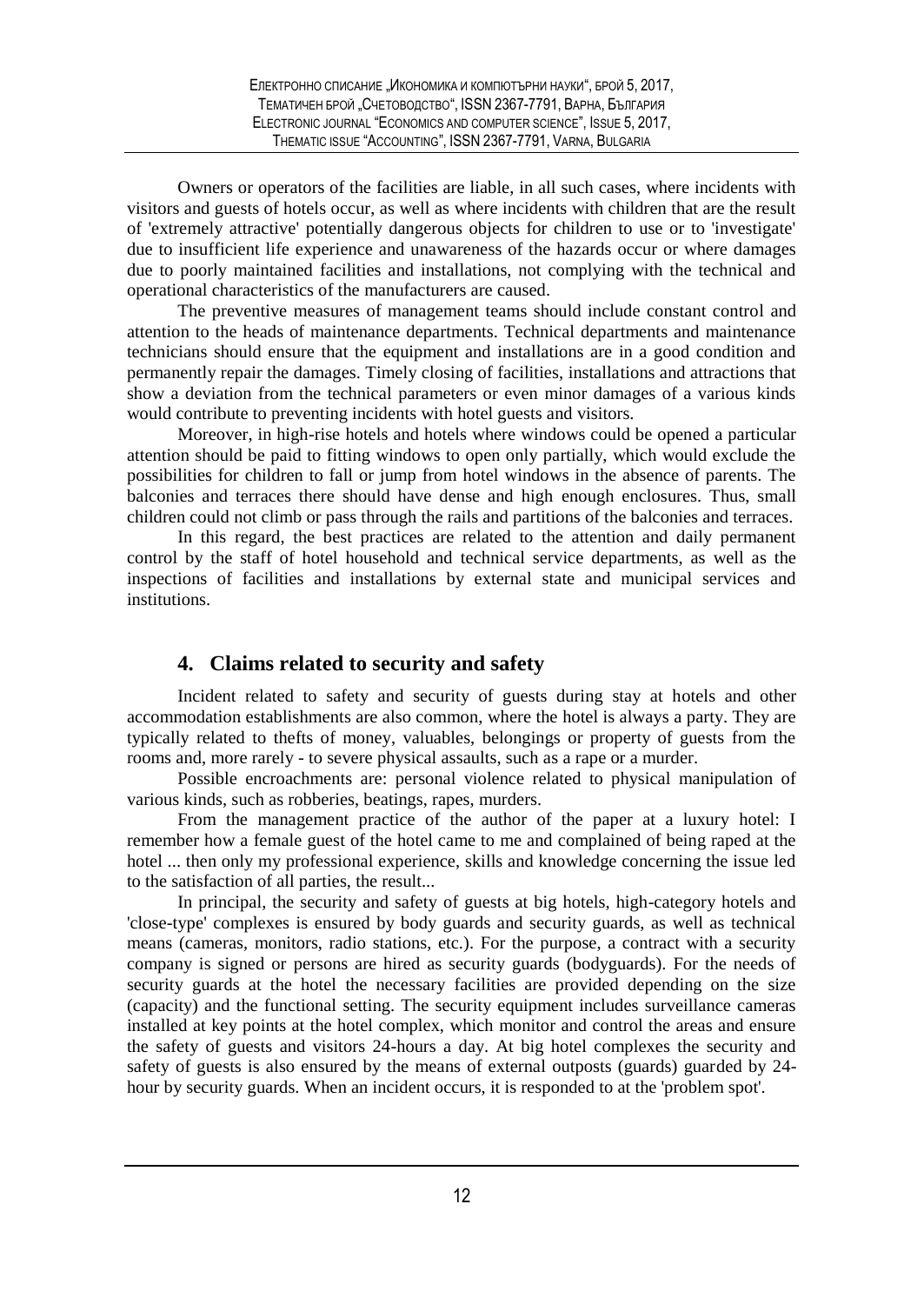Regardless of technical precautions taken, all hotel employees are responsible and liable for the safety of guests and visitors. In the event of security and safety incidents, the judicial authorities always check whether the reasonable care and protection for guests from foreseeable criminal risks are taken. These include preventive measures related to the frequency of attacks, the current level of crime in the area, the ability of staff to respond adequately to the situation, built facilities that prevent criminality (such as, fences, enclosures, lighting, alarm systems), etc.

From a security point of view, the hotel areas where attacks against guests and visitors take place most frequently are:

- adjacent spaces (indoor and outdoor parking lots and garages)
- hotel rooms and apartments, or
- the adjoining restaurant establishments and the surrounding areas.

From the point of view of security and safety of hotel guests, an important element is the Reception - the responsibilities of its employees or their omissions and negligence.

The practice of providing keys or magnetic cards from rooms to a person requesting access to the room, without displaying a hotel card can result in serious incidents involving violence, beatings, robberies, and even murders of hotel guests.

As a global practice, compensations due from hotels that are set by the court in these cases are enormous, if it is proven that because of negligence and/ or inattention and despite a warning, a guest of a hotel was killed in a hotel room or apartment.

Good practice of control by the Reception includes:

- A requirement for guests to identify themselves when taking room keys from the Reception, with a hotel card or if there is no ability to control the tourists (many people at the Reception in big hotels) - with an identity document.

- A requirement for not entering room numbers on the outside of hotel cards or electronic access cards.

- Not pronouncing (telling) in a loud voice the numbers of guests rooms at the Reception.

- Applying a system of hotel room access cards.
- Replacing missing or damaged room keys.
- Limiting various types of room access cards for the staff.
- Installing devices in elevators to activate room access cards.

- In a telephone call at the Reception, the name and the number of the room of the guest should not be mentioned in a loud voice, due to the danger of being heard by persons with criminal intentions located nearby.

- Without the consent of the guests staying at the hotel information about their names and rooms should not be given to other persons when asking for it.

- Making a hole in the reception desk or a special box for placing the keys and thus preventing them from being taken by third parties and the subsequent penetration into guest rooms.

Despite all precautions taken by the staff in terms of security of accommodated guests, a hotel cannot be a full guarantor of guest security. However, in an event of an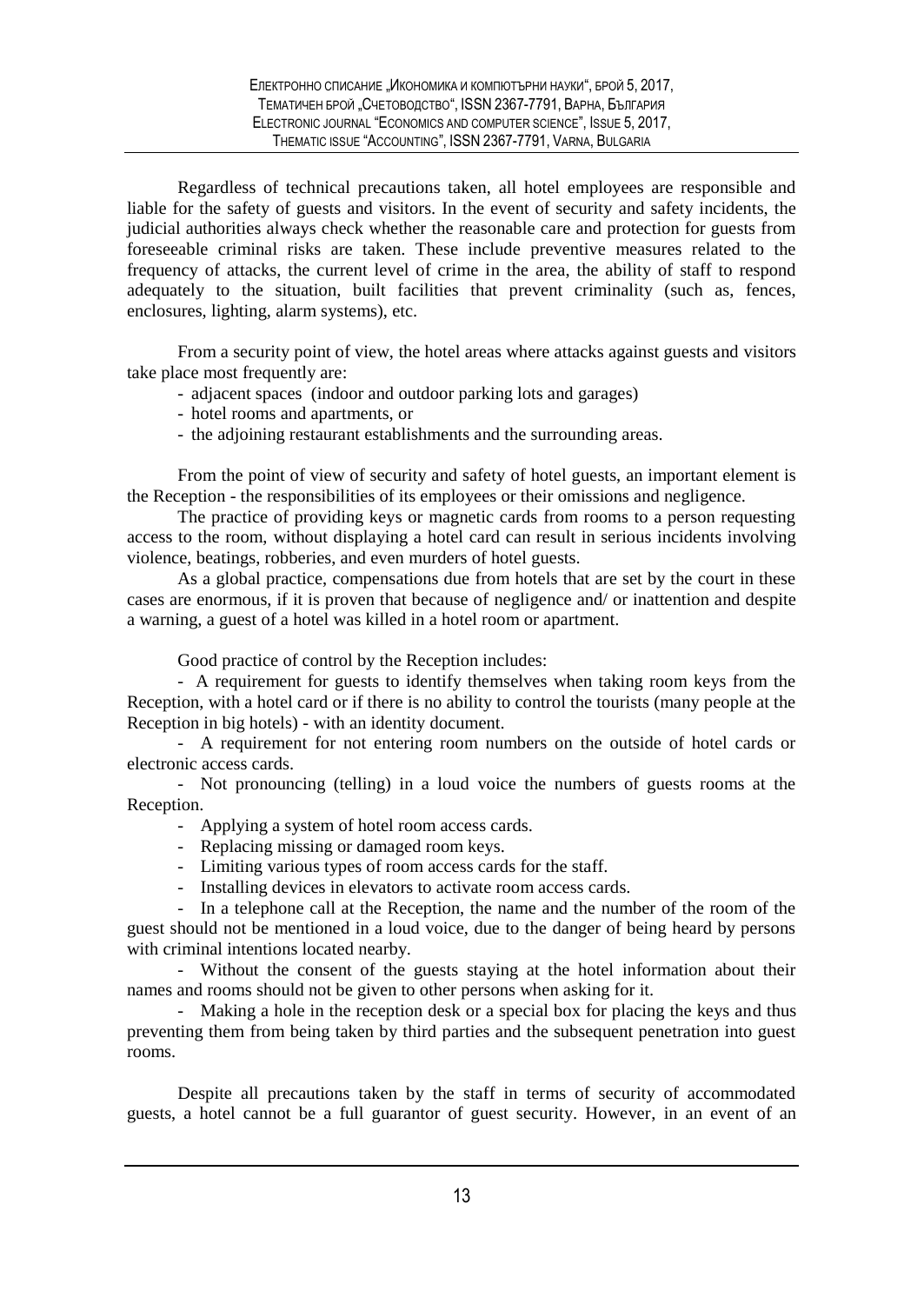accident, the hotel has to prove to the investigating authorities and the court that is has taken the necessary measures to ensure guests safety and security and has fulfilled its obligations to ensure that the environment of accommodation and stay has been safe and secure enough.

A substantial share of the total claims to hotels and other accommodation establishments related to the safety and security involves lost or stolen belongings/ properties of guests or visitors during their stays at hotels or hotel complexes.

Here, it is right to clarify that not all cases of stolen or lost belongings/ properties of hotel guests and visitors are liabilities of hotels and therefore not always hotels would have to pay compensation.

Typically, stolen or missing properties of guests accommodated at hotels are compensated for by cash equivalents if it is undoubtedly proven that the hotels had not been taken enough preventive measures and as a result the properties of guests (money, belongings, objects, valuables, etc.) were stolen from rooms or apartments either in their absence or through violence. To prevent such incidents, all hotels have individual safes or a common safe where hotel guests can store valuable objects, items, jewelry or money. In the rooms of some hotels small safes are placed or built-in, which are opened by keys or electronic codes. However, it should be noted that the hotel is liable for stolen or missing properties from safes in rooms only in cases of breakage by burglars. The investigation practice shows that in most cases thefts from room safes are carried out by children or relatives of the guests who had learned the code or taken the key of the safe. Large and very valuable items and objects should be stored in well-kept rooms or in bank safes and vaults and the reception staff should inform guests that hotel safes can store valuables and money only up to certain values.

In practice, many guests lose or forget their properties outside the hotels and then claim for them. There are also cases of items, belongings and valuables of guests forgotten in the hotel rooms, which are then stolen by service staff, but these are rare cases. If guests have left the hotel and have forgotten properties there, the hotel staff is obliged to notify them looking for them by address registration. If the forgotten properties are not searched for several months, they would be auctioned. In many countries, there are laws regulating the search for forgotten personal properties in hotels by guests including fixed deadlines.

#### **5. Claims related to non-compliance with contracts**

The liability of hotels and hotel complexes that have not complied with previously signed contracts of which they are parties is related to claims by consumers or other business entities. These include contracts for the sale of rooms, outdoor catering services, group events (banquets, weddings, receptions, symposia, conferences, etc.) where, if one party, in that case - the hotel, fails to obey to the terms of the contract, the other party may claim a breach of the contract and seek financial compensation for damage or loss of earnings.

The preventive measures taken by management teams in these cases concern firstly, the clear and precise formulation of the obligations of the two parties reflected in the contract at its signing or in the course of ongoing adjustments in order after the final signing and entering into force of the contract, all contract terms to be unambiguous for both parties. It should be taken into an account that contracts are always interpreted against the developer the hotel – as it is assumed that the hotel is more competent and may mislead the client.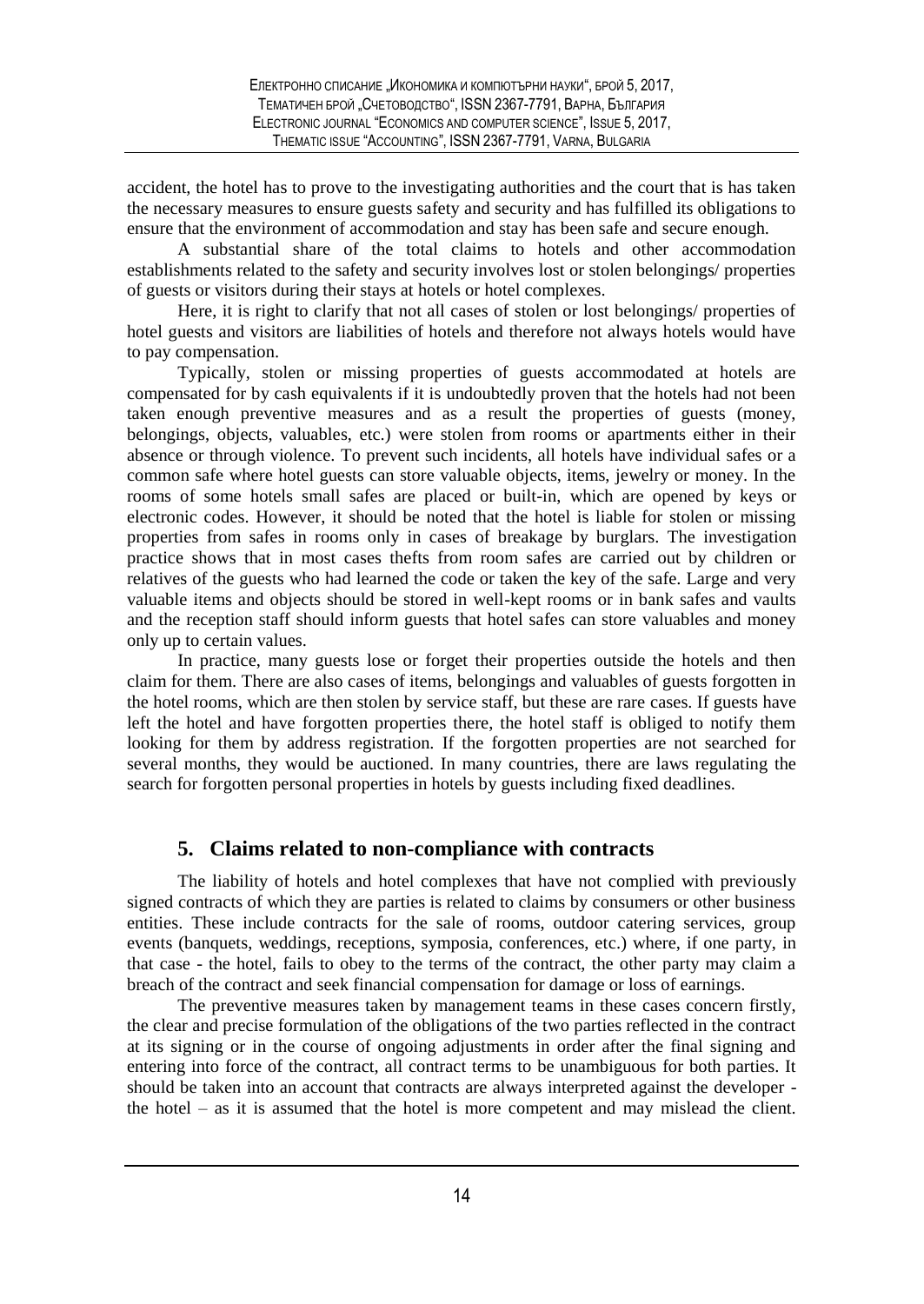Therefore, in a case of a breach of the contract the court is more inclined to believe to the claimer than to the hotel. Measures for not allowing legal reasons for making the hotel liable for failure to comply with a contract also include practices where staff of the sales department or managers at the time of signing the contract describe in details and precisely all the elements, parameters and values of the offer, no matter how many the details are. There are no minor matters in a contract; the more clearly and precisely the issues are presented, the less likely it is that the contract would be legally attacked.

No less important is the responsibility of hotels for service levels and quality depending on their categories. Hotels of high category and luxurious ones should offer highquality services and service, and if they are not doing so, guests can make reasonable claims to these hotels.

Because any stay at a hotel is considered as a contract between the guest and the hotel, the terms and conditions offered by the hotel are a subject to arrangements. The guest is considered to pay a price that is in line with supply and quality levels. And if they do not meet the appropriate values, the guest has a reason to make a claim to the hotel for noncompliance with the 'accommodation contract' because supply and quality levels are guaranteed by category and stars.

Hotels that are advertised as highly-categorized or luxurious and have high room rates should offer service and services that correspond to these prices. Hotel guests should not be left deceived or dissatisfied in order to have reasons to claim compensation to the hotel for fraud and non-compliance with the contract or for misleading advertisements.

Of course, these are complex claims and case studies, but in these cases consumers have grounds for lodging compensatory claims to hotels, and hotel management should carefully assess the supply levels and quality of services and service depending on the category and prices offered.

#### **6. Claims related to service personnel/staff**

Judicial claims on hotels and hotel companies by staff mainly concern two types of dismissals (firing from work): illegal dismissal (illegal/ unlawful firing from work) and discrimination (dismissal for discriminatory reasons).

#### 1.Illegal (unlawful) dismissal

These are claims of individuals and legal cases against hotels and hotel companies related to solutions, which resulted in the dismissal or punishment of employees of hotels or other types of accommodations in the hotel industry. In all these cases, the court examines the claims of the individuals and pronounces a verdict in accordance with the national labor law of the country. Very often the grounds for the dismissal are not lawful and the persons are brought back to work by the court and/ or are given cash as a compensation for the time they were removed from work.

The reasons for the illegal dismissal could be from an employee 'not doing work', disclosing company secrets, personal dislike, job or position rivalry, up to a decrease of the number of employees due to a decrease in the work load (job cuts), demands for better working conditions and higher wages. The reasons also include cases of systemic harassments by employers or managers, forcing employees to leave the company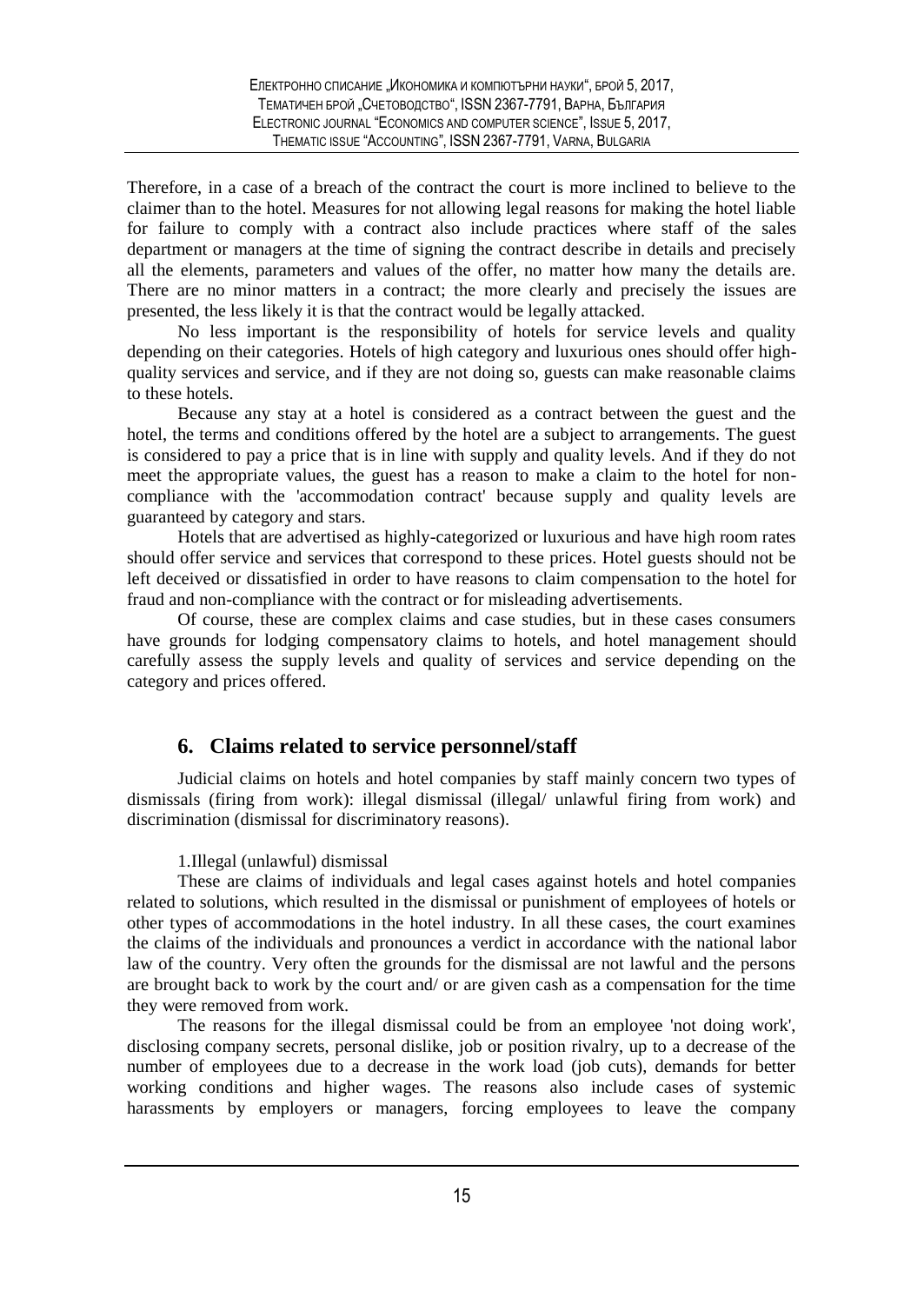'voluntarily'. In the above-mentioned cases, if it is proven that a hotel or company is guilty, the claimant (the employee) would receive a cash compensation (according to the characteristics of the case). Of course, such cases are extremely difficult to prove because mainly colleagues of the victim have to testify in the court of harassment over him or her, while they are employees of the same company or hotel and in most cases do not want to testify under the fear of 'trouble' and/ or a dismissal.

The preventive measures that the management team can adopt to prevent such claims to the hotel or the company refer firstly to obeying the legal rules concerning release of employees from work. More precisely, the reasons for dismissal should be described in the documents for cancelling work relations (employee dismissal/ release orders) according to the labour laws and a confrontational working environment within the team, department, or unit should not be tolerated. Local managers should be familiar with such policies and prepared for doing objective and impartial assessments of their subordinate employees. Senior management should systematically and most closely monitor and control the work environment in sectors, departments and units, in order to prevent subjective and familiar attitudes towards employees, which may result in illegal dismissal for various, often unreasonable and unlawful reasons resulting in conviction against the hotel, loss of funds and an arise of a negative image of the company.

The risk of violations by employers (managers and human resources departments) in connection with an unfair and unjustified dismissal of individual employees in the hotel industry, as well as the legal and financial aspects and consequences for the companies are minimized by following and enforcing the following rules of teamwork:

- The attitude towards employees should be professional and impartial.

- Employees should receive recognition when they deserve and correct assessment according to the quantity and quality of the work done.

- Employees should receive adequate payments, according to the quantity and quality of the labor.

- Employees should receive the necessary professional support and attention.

- Employees should rely on correct, legal relationships, established and observed by the management team.

To sum up, the best practice and the wisest human resource strategy is to develop and implement lawful rules and procedures for organizing and competent management of staff, detailing the reasons for dismissal and disciplinary sanctions for the hotel staff and for the hotel industry as a whole.

2.Discrimination (penalties and dismissals for discriminatory reasons)

When we talk about discrimination and related claims to the tourism sector, we have in mind first of all the unlawful actions taken by the administration to consumers or employees in hotels and hotel complexes as the most numerous and representative part of the hotel industry.

The principles of the 'Anti-Discrimination Act' that is in force in the Republic of Bulgaria define the legal environment and the forms of discrimination most commonly encountered in practice and related legal actions against employers and companies.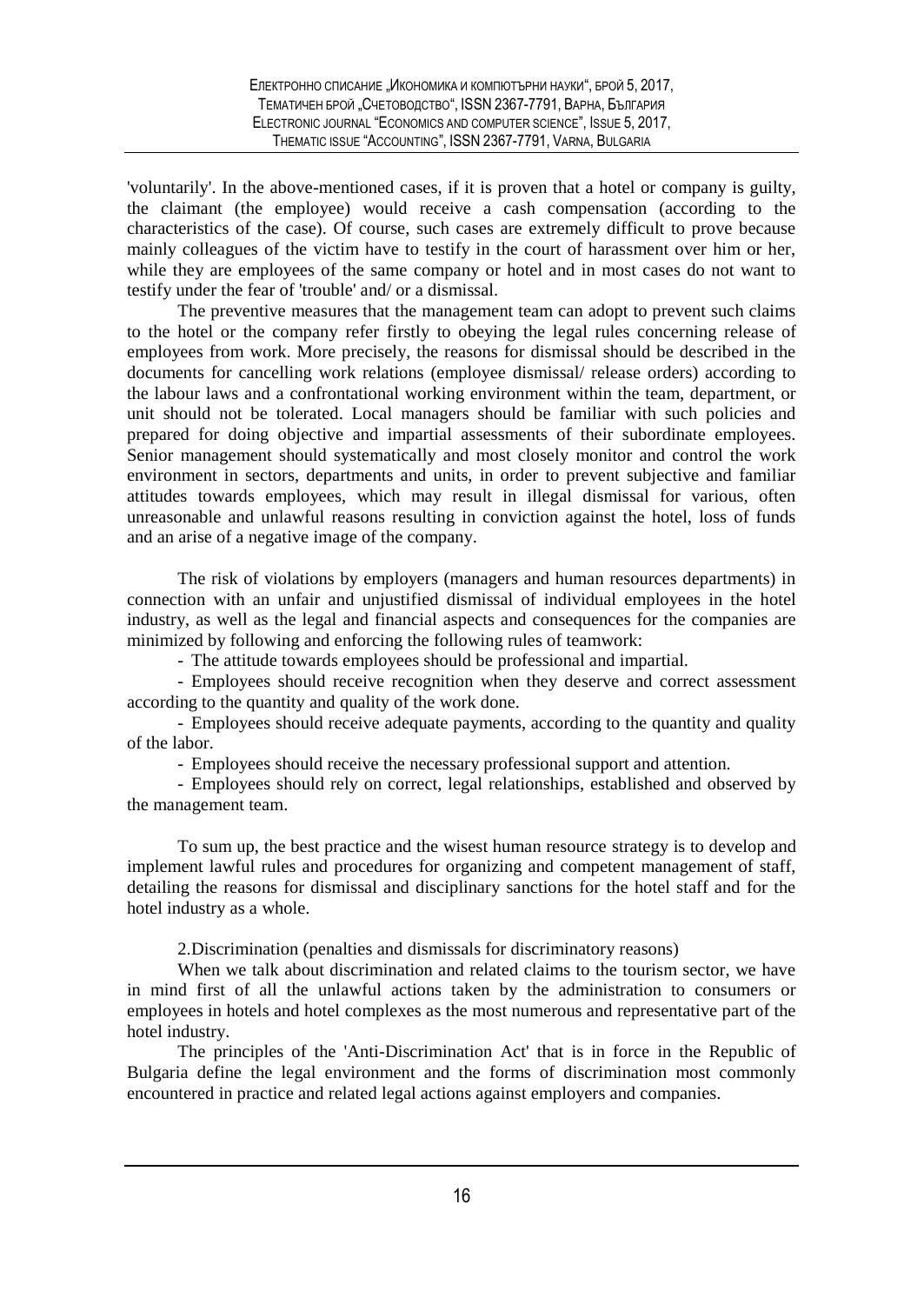Discrimination is defined as any less favourable treatment of a person based on sex, race, nationality, ethnicity, human genome, citizenship, origin, religion and faith, belief, education, political affiliation, personal or social status, disability, age, sexual orientation, marital status, property status or any other feature established by a law or through an international agreement to which the Republic of Bulgaria is a party.

The forms of discrimination are:

• Direct discrimination, which is any case when a person is treated less favourably on the basis of the above-mentioned characteristics than another person is, was or would be treated in comparable similar circumstances.

• Indirect discrimination, is placing a person on the basis of the above-mentioned characteristics in less favourable position than placing other persons through a seemingly neutral provision, criterion or practice, unless that provision, criterion or practice is objectively justified in terms of law and its purpose is the means to achieve the aim to be appropriate and necessary.

Harassments based on the principles outlined above, sexual harassments, incitements to discrimination, persecutions and racial segregations, as well as the construction and maintenance of an architectural environment that hinders the access of disabled people to public places, is considered discrimination.

The prohibition of discrimination refers to all parties in the exercise and protection of the rights and freedoms provided for by the Constitution and the laws of the Republic of Bulgaria.

Everyone has right of equal access to a profession or an activity, an opportunity to practice and develop them. The breach of this fundamental principle is a subject of discrimination. The basic prerequisite for the exercise of the right is that the person considers himself/ herself discriminated against by the employer. Discrimination is possible to occur and manifest itself:

1. Before the employment relationship occurs:

 - When the vacancy is announced and the employer has imposed discriminatory requirements, except in the cases when it is preliminary provided for.

 - Before signing the employment contract, except in cases, specified by the law.

2. Upon the occurrence of the employment relationship:

- When approving for work.

- When hiring.

 3. During the performance of work obligations the employer is obliged to ensure equal working conditions, as well as to respect the religion or belief of the worker or employee;

- equal remuneration for equal or equivalent work;

 - equal opportunities for professional training and upgrading of professional qualification and retraining, as well as for professional development and promotion; applying equal criteria in the assessment of the activities of workers and employees;

 - a workplace adapted to the needs of a person with a disability, except when the costs of doing so are unreasonably high and would seriously hamper the employer;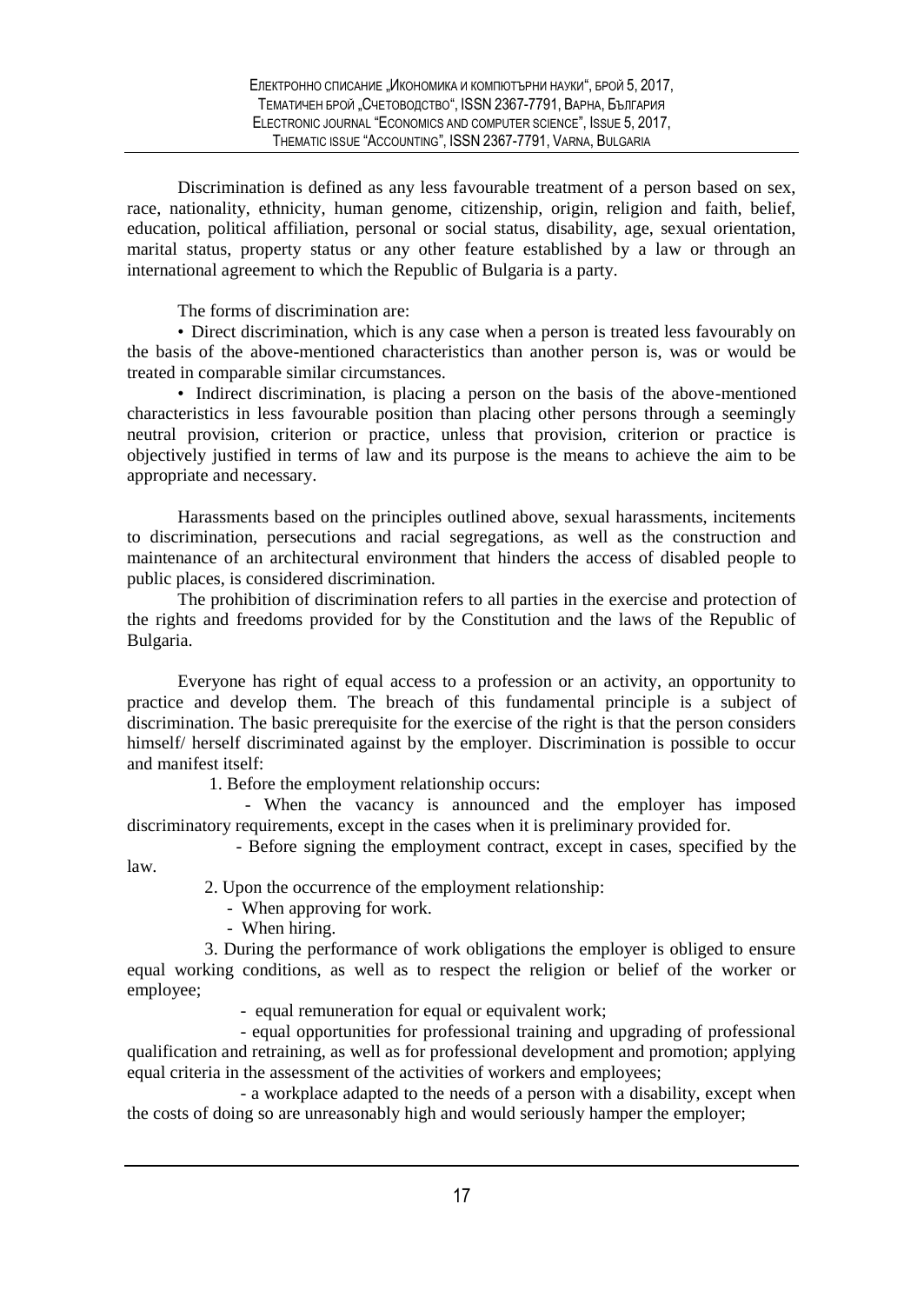- applying the same criteria to everyone when imposing disciplinary sanctions and when exercising the rights to unilaterally terminate the employment contract under the Labour Code or the employment relationship under the Civil Servants Act.

The forms of discrimination at the workplace that lead to legal claims to owners, trustees, or managers of accommodation establishments are mostly related to cases of sexual harassment, age restriction or dismissal, or physical disability.

Sexual harassment is considered as the most common form of discrimination and the claims related to it are essentially based on gender discrimination. In our country (Bulgaria) such claims are relatively few and hard to prove, except in the cases of rough violations involving physical and / or psychological injuries in which the ill-treated person is medically certified. The preconditions for sexual abuse and harassment in the hotel industry are more than in other industries. They are based on the prolonged working time and long working hours, late finishing of work shifts, opportunities for intimate meetings in hotel rooms, and alcohol abuse at work. Not only physical abuse associated with attempted or actual rape is considered as a sexual harassment at workplace. The employee may make a claim for sexual harassment to the hotel where he/ she works because of a 'hostile environment' where he/ she is subjected to pressure of persistent sexual offers, sent notes or images of sexual character, obscene emails, photos and videos, or other obscene behaviour against his/ her will, when the management of the hotel has not acted and has 'tolerated' such behaviour. Sexual harassment has also other dimensions, e.g. when the growth of an employee or the amount of his or her remuneration is related to sexual demands on him or her by an employee of a higher rank or a position.

An employer who has received a complaint from a worker or an employee at a workplace who considers himself or herself to be harassed, including sexual harassment, is required to immediately check, take measures to end harassment and pronounce a disciplinary liability if the harassment is carried out by another worker or an employee. The complaint may be verbal or written. The employer and the management team are competent to consider the complaint. The aim is effective measures to prevent all forms of discrimination at the workplace to be taken. Good practices in such cases are related to the timely disclosure and resolution of the problem by the hotel management, and not 'covering' incidents of sexual harassment over employees by other employees, regardless of the ranks and positions they occupy.

Discriminatory treatment of pregnant women, especially in the last months of their pregnancy who work or want to be employed and who are in most cases protected by law is also common.

Here we must immediately explain that 'legal' discrimination is only allowed in cases arising from the necessity of doing the business or the professional qualification and a job, although even in such cases, the court may interpret and take a decision in favour of the claimants. In principle, the law protects pregnant women, except in cases where pregnancy is considered impedance and an 'obstacle' for fulfilling professional duties. For example, a hotel may refuse to appoint a pregnant woman in the position of a receptionist or a guardian, because she cannot perform efficiently her professional duties in terms of night shifts, night duties and other heavy physical work, which should not be considered discrimination.

The law also protects against age discrimination. However, in many hotels and other types of accommodation establishments, people older than 45 years are not employed or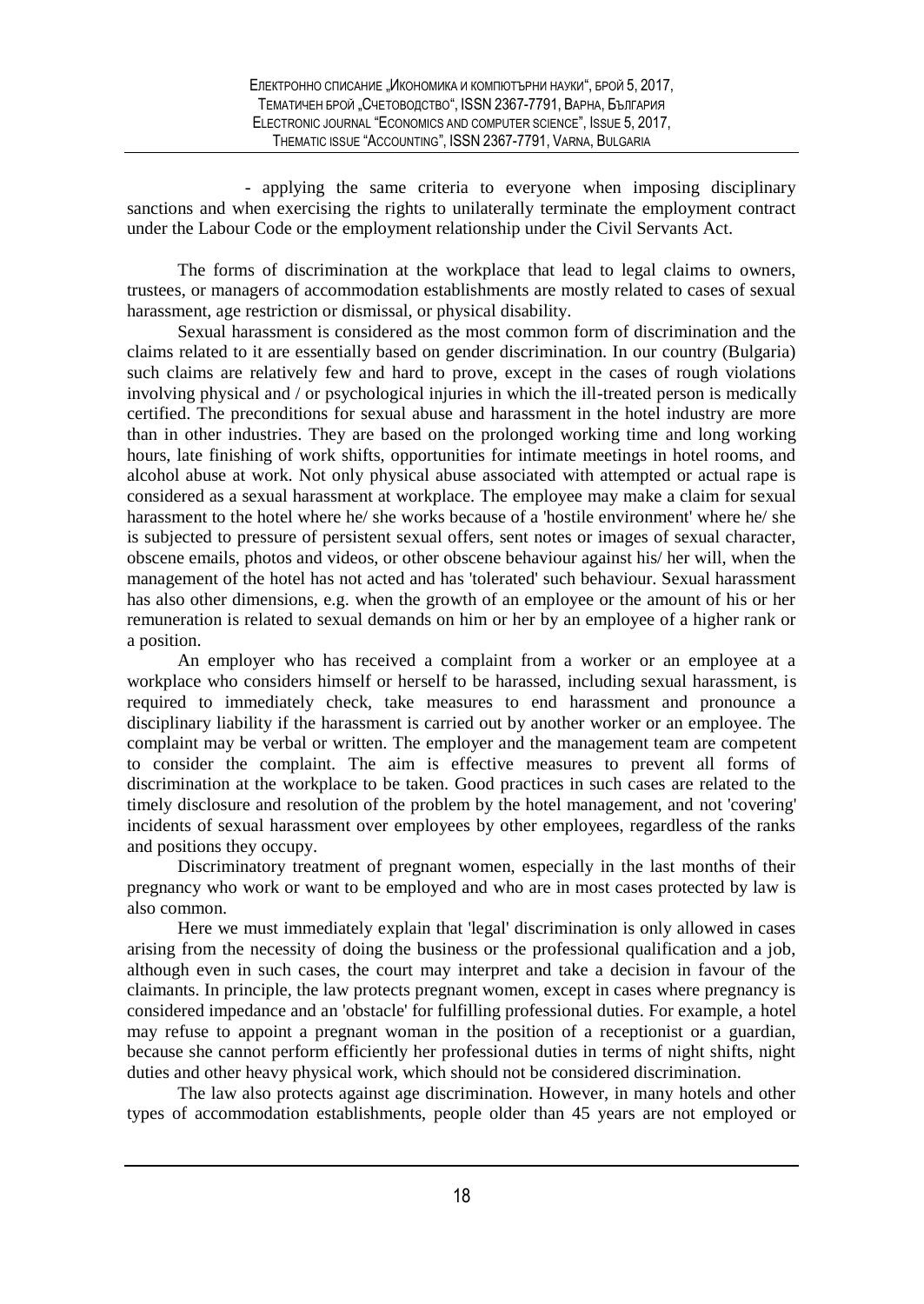management is looking to get rid of such employees because it is considered that the older people work less, are less active and less productive than younger ones, while diseases increase with age. Of course, there is a need to clarify what the position is, since for some positions age is not an obstacle but an advantage.

Despite the general understanding that young and energetic staff should work at hotels and hotel consumers should enjoy young and friendly staff, no discrimination against employees aged above 40-45 years old should be allowed, especially if these people have a rich and valuable professional experience that can be passed on to young employees. In all cases, hotel management should carefully consider the reasons for refusing to appoint or to dismiss elderly people, with a view to the bringing court actions and positive judgments in favour of the claimants.

The practices of paying salaries that are below the determined minimum wage for the country or the non-payment of any remuneration to hotel workers is also discriminatory and it is not a very rare phenomenon in the tourist sector in Bulgaria. At present, the wages of hotel industry employees are significantly lower than those in other sectors of Bulgarian industry, and that trend has been going on for several years, which does not mean that hoteliers should not also pay these low wages under various pretexts, giving actual grounds for employees to bring civil claims for unpaid or partially paid wages. The requirement for equal pay for the same job of equally qualified employees means that the employer should pay employees equal pay if they do essentially the same work that is characterized by the same skills, efforts and responsibilities. The Human Resources departments should determine the essence and the main features of each job, as in the event of observing claims, the courts consider these issues when comparing jobs.

Last but not least, to obey with the legal provisions on youth work is important, which refers to many hotels, especially during the summer season, when young students (minors teenagers) work at various positions in the hotel industry. Hospitality employers should keep in mind that the requirements of the minor's employment law state that the working youths should be at least 16 years old.

Regarding the age of the appointed person, additional requirements for the employer arise, such as:

- to inform the parents of the minor about the risks at the job or if any problems occur;

- to provide the minor with reduced working hours, namely - 35 hours per week, 7 hours a day;

- to create conditions for professional qualification for the minor worker;

- to provide annual medical examinations;
- to provide paid annual leave of a minimum of 26 working days.

Violations of Labour Code requirements concerning the recruitment of minors are strictly monitored and when there is an information in this regard - checked by the Labor Inspectorate, which can be very costly to hoteliers If the violations are proven to be intentional and the employer-hotelier appoints minors unregulated and unlawfully, he or she would be incurred substantial costs.

The penalties that might be imposed in such cases are: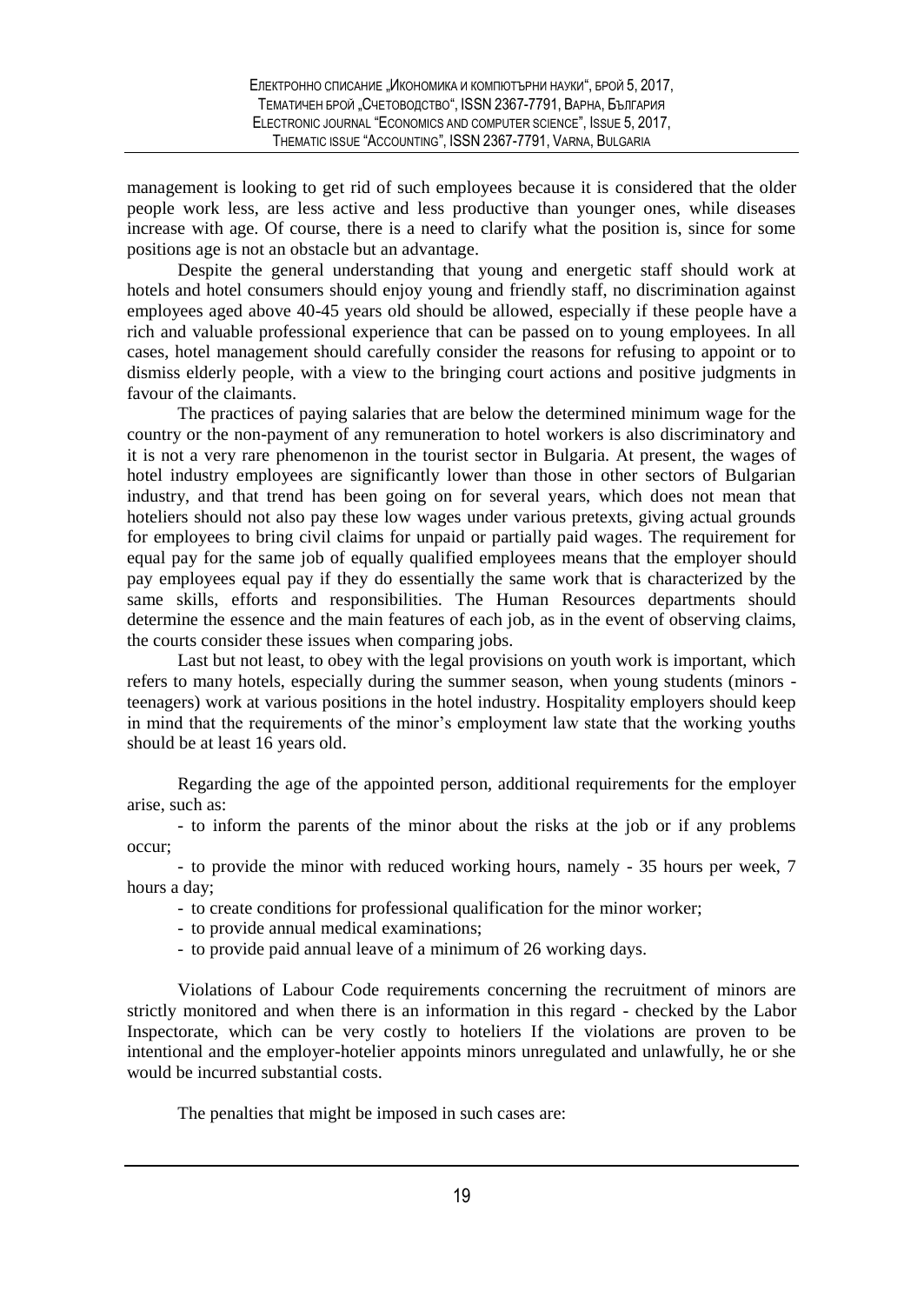- For hiring 16-18 years old person – a prison of up to 6 months and a fine from 500 to 1000 levs.

- For re-appointment of 16-18 years old person – a prison up to 1 year and a fine from 1000 to 3000 levs.

- For the appointment of a person aged 15-16 years - a prison up to 1 year and a fine from 1000 to 3000 levs.

- For re-appointment of a person aged 15-16 years - a prison up to 3 years and a fine from 2000 to 5000 levs.

The main conclusion of the paper is that through their management structures hotels must perform systematic activities and events in order to exclude or minimize the possibilities for guests and consumers of their services to become subjects to incidents and accidents of various nature, such as disability, mutilation or death during stays or for company employees to be subjected to discriminatory practices where in turn, the hotel companies might become a subject of legal claims and legal liability.

#### **7. Literature**

Berlonhiq, A., 1990. Spesial Event Risk Management Manual. Dada Point, CA: Event Risk Management, p. 259.

1996. Spesial Event Security Management, Loss Prevention, and Emergency Services. Dana Point, CA:Event Risk Management, p. 13.

Donohue, Cris Hiley (ed.). 2004. "Prevent Workplace Harassment and Discrimination." Hospitality Law (October): 12.

"Study Reviews Seven Years of hospitality Litigation." Hospitality Law (August): 12.2000

Marshall, Anthony G. 1995. Don't lose Your Hotel by Accident. Clevland, OH: Advansta Marketing services.

Newland, Loren E. 1997. Hotel Professional Management: The innkeeper` s Guide to Guest Protection and Reasonable Care. Spocane, WA: TNZ

Deny, G., Michel R., J. O' Fallen. 2011. "Hotel Management". Management and functioning of hotels, IK LIK.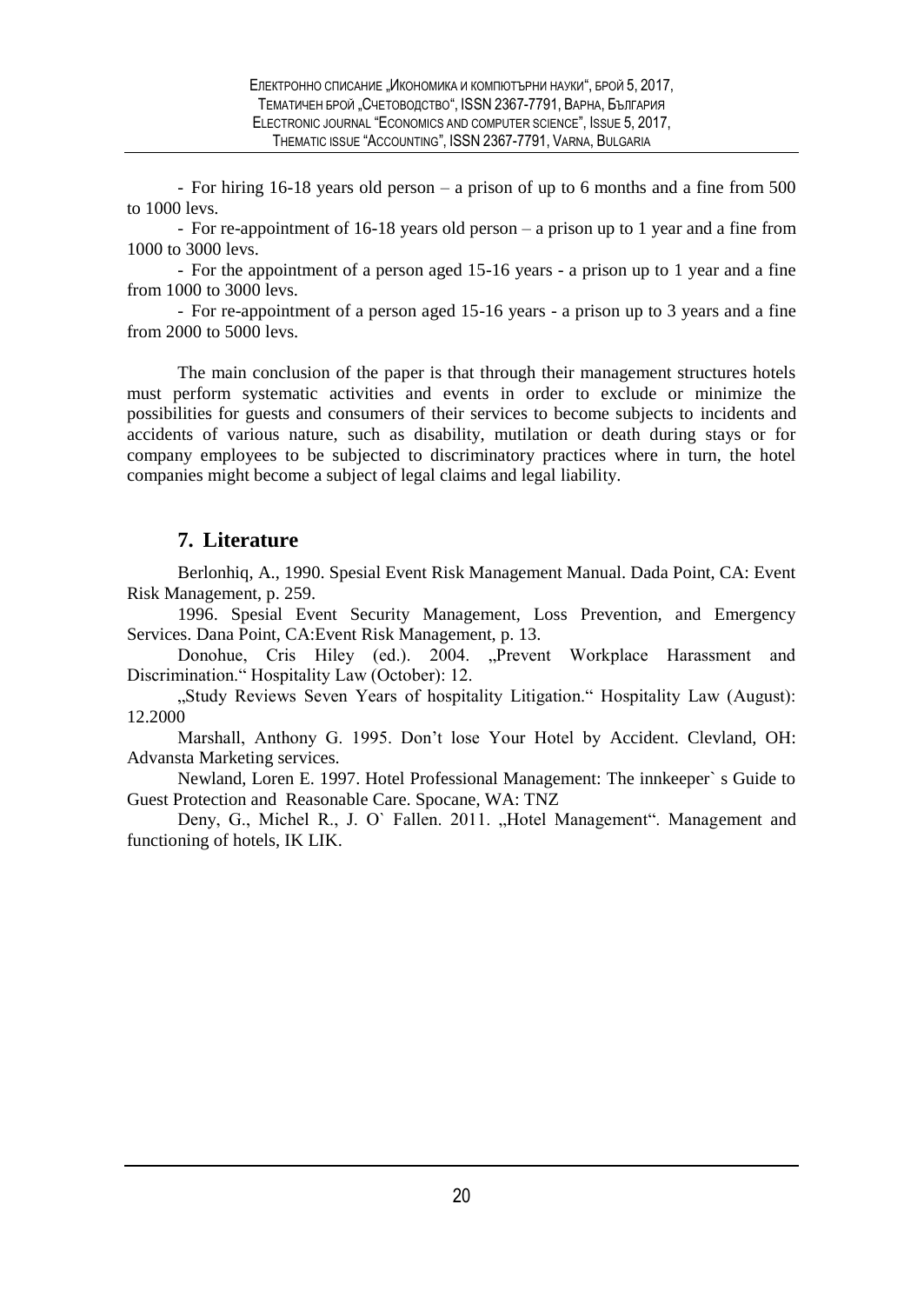## <span id="page-20-0"></span>**Initial measurement of assets produced in Bulgarian companies – current state and ways for improvement**

#### **Mincho MINEV<sup>1</sup>**

 $1$ Medical University – Varna [Mincho.Minev@mu-varna.bg](mailto:Mincho.Minev@mu-varna.bg)

**Abstract:** The initial evaluation of the production is one of the most complex tasks that accounting specialists face in their practice. The quality of the accounting information provided to the various internal and external users depends to a great extent on the way in which this task is resolved. In this article, using the results of an undertaken research, the practice of leading Bulgarian companies will be analyzed with regard to the costing of their production. The main purpose is to make recommendations for optimizing the process of costing in Bulgarian companies and to increase the quality of the accounting information produced as a result of this process.

**Key words:** Costing, Initial measurement of production, Costing in Bulgaria, Costing methods applied by Bulgarian companies

#### **1. Introduction**

The initial measurement of the production is among the most complex issues the accounting specialists, scholars and regulators face in their practice. It is a problem that will never lose its topicality and is a dynamic subject both in theoretical and practical aspect. The information about the cost of production must answer to the highest demands of timeliness, thoroughness and quality.

The initial measurement of assets produced in the company is made on their cost price. IAS 2 *Inventories* points out that "A primary issue in accounting for inventories is the amount of cost to be recognized as an asset and carried forward until the related revenues are recognized. (IAS 2 Inventories, §1). The major part of the above mentioned standard and his parallel NAS 2 *Accounting for inventories* is dedicated to provide ways and guidance by which this primary issue to be resolved.

Measuring the cost of production has always been a controversial topic which incites the interest of many national and foreign accounting scholars. There are plenty of researches dedicated on various costing methods and techniques and the possibilities for application of those methods in the practice of manufacturing, agricultural and other producing companies (Kaplan, R., Cooper R. 1997); (Cooper, R., Slagmulder, R. 1997); (Tuncel, G. et al., 2005); (Mr. Shaban E. A. Salem, Dr. Shabana Mazhar, 2014).

 The majority of researches are limited to field or case studies of practices applied by specific company or a small group of companies. Far fewer studies cover more extended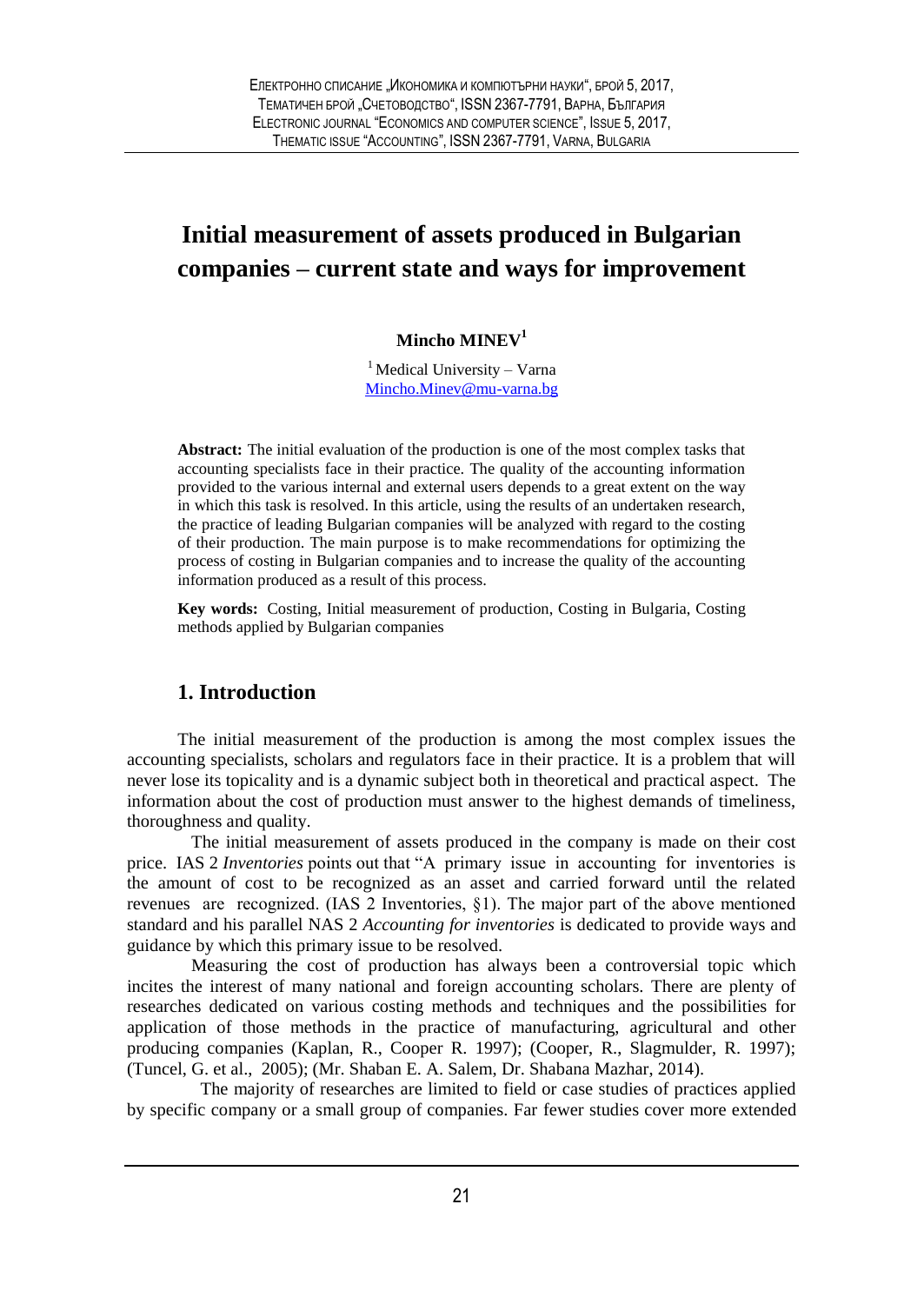group of companies and can be used for conclusions about application of various costing methods and techniques on a wider level (business sector, national level etc.)

The **main research hypothesis** in this article is that there are possible ways to improve the quality of the accounting information regarding the cost of assets produced in Bulgarian companies, and by using these possibilities the companies may improve the decision making process and thus their competitiveness.

This article is dedicated to analyze the results of a survey undertaken among the leading Bulgarian manufacturing and agricultural enterprises. The survey reveals the practices used by these companies in the process of costing their production. The further analysis points out the weaknesses in these processes and reveals the possibilities for improvement.

#### **2. Methodology**

The survey aims to provide the necessary data for further analysis of the practice, applied by some Bulgarian companies when they measure the cost of their production. The goal is to collect enough raw data to conclude how the companies resolve the above mentioned issues regarding the initial measurement of assets produced by them.

Deduction, induction, correlation and comparative analysis are among the scientific methods used through the research process. Others are statistical methods, specifically designed queries, modeling, etc.

Questionnaires were developed and sent to leading companies which operate in the manufacturing and agricultural sector. The questionnaires were designed to be used for comparison of practices applied in the two sectors, to reflect the specifics in them, and to point out any ways for improvement of the costing process in those companies.

The data received from respondents is processed and analyzed in various sections and by using the induction method many conclusions were made about the state of the researched issues in Bulgarian practice.

Scope of the research: The survey was undertaken among one hundred manufacturing and one hundred agricultural companies. The criteria for a company to fall in to selection were as follows:

a) for manufacturing companies:

- their main economical activity as stated in the Annual activity report submitted for 2014 to the National Statistical Institute to be in the sector "C - Processing industry";

- to be among the one hundred companies from the sector who announced the highest sales revenue in section "61180" of their Revenue and Expense report, part of the Annual activity report;

b) for agricultural companies:

- their main economical activity, as stated in the Annual activity report submitted for 2014 to the National Statistical Institute to be in the sector "A - Agriculture"

- to be among the one hundred companies from the sector who announced the highest sales revenue in section "61110" of their Revenue and Expense report, part of their Annual activity report.

The reasons for choosing these criteria are as follows:

these are the leading companies which realized the biggest value of production in the sectors they operate in;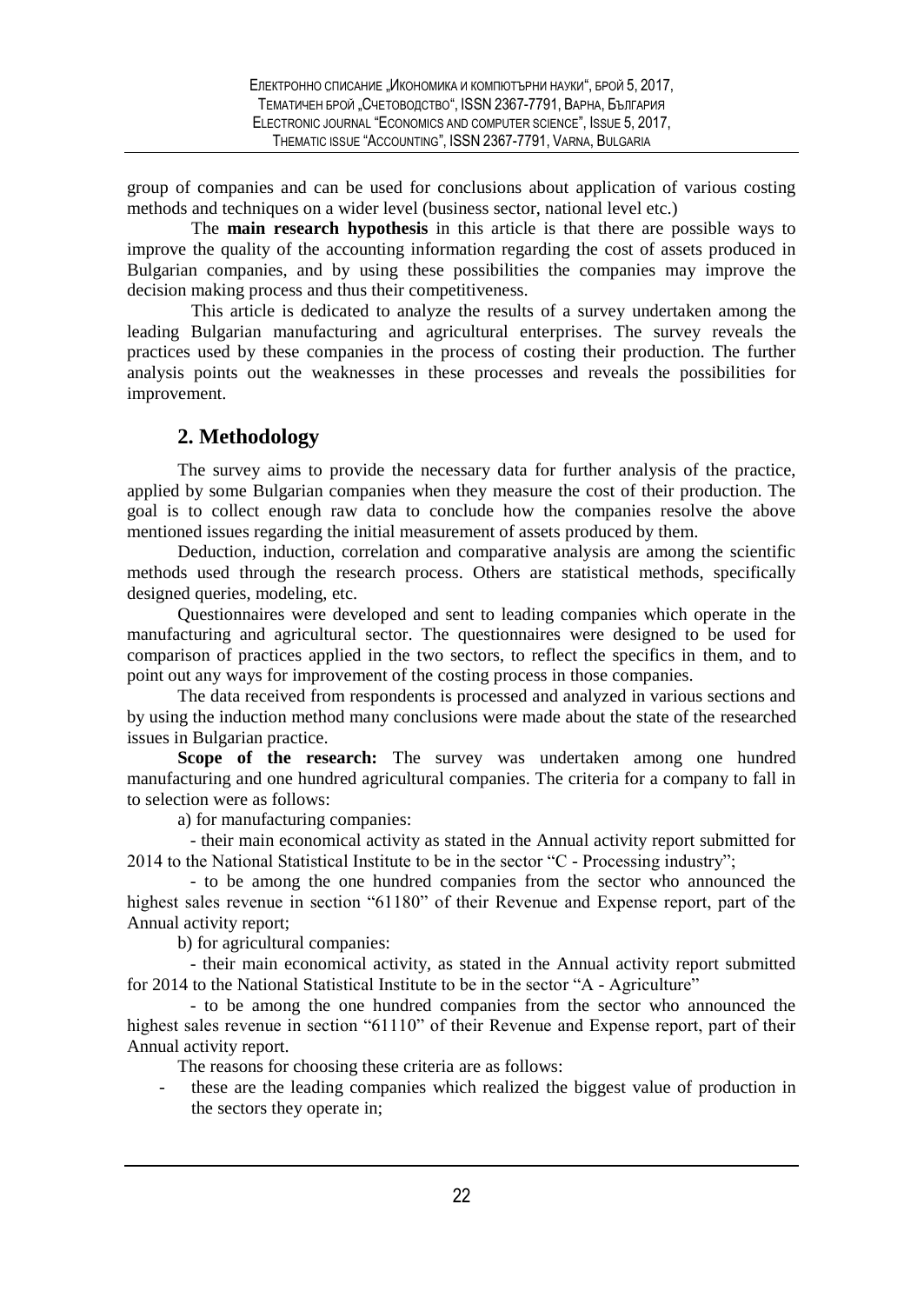- not following regulatory requirements about costing of production, omissions and inaccuracies in the process of measuring the self-produced assets in these companies would have the biggest negative influence over key parts of their financial reports. Thus they would reduce vastly the quality of information received by the various users of information.
- they will benefit mostly from the implementation of the newest and more effective ways to improve the process of initial measurement of self-produced assets.

Information about the companies, which met above-mentioned criteria, was received from the National statistical institute (NSI). After formal claim for statistical information, NSI gave the names and UIC of the companies (see Minev M., 2016, Appendix 1 and 2)

**Subject of the research:** Practices applied for initial and subsequent measurement of assets produced in the companies.

**Aim of the research:** Analysis and evaluation of the applied practices for initial and subsequent measurement of assets produced in the leading manufacturing and agricultural companies in Bulgaria.

**Research limitations:** Survey forms don't include any questions which require disclosure of exact numbers, specific methods or any other information that could be characterized as confidential for the companies.

Preparation of the survey forms, their filling by the respondents and the subsequent gathering and aggregation of the responses were made using the functionalities of the online platform – "Lime survey". The following processing of the data, the verification for statistical significance of responses and conclusions was made using the software product SPSS.

#### **3. Summary of the results. Conclusions and recommendations**

Responses were received from 25% of the manufacturing companies and 22% of the agricultural ones, or 24% in total of all the companies included in the focus group. The survey lists, aggregated data and the one-dimensional distributions of the responses received from the respondents could be found in the below cited literature (see Minev, M., 2016, Appendixes  $N<sub>2</sub>4, 5, 6$  and 7)

The test run with SPSS software showed statistical significance of the responses; therefore the conclusions made on their basis could be referred to the whole scope of the research.

Further on in the text the most significant results from the research will be presented alongside with the main conclusions and recommendations made by the author.

The majority of manufacturing entities (80%) responded positively on the question if they have distinct managerial accountant(s). This percentage is relatively lower among the agricultural companies - 63.64%. In total 72.34% of all respondents have distinct managerial accountants. This result is comparable with the findings of other authors – 70.35% (see Atanasova An., 2015, p. 52). This high percentage comes to show the extremely serious attitude and significance which the management of researched companies have towards the matter of costing and measurement of production.

The research data shows that big share (72%) of the manufacturing companies have integrated Enterprise Resource Planning (ERP) systems with separate modules for expenses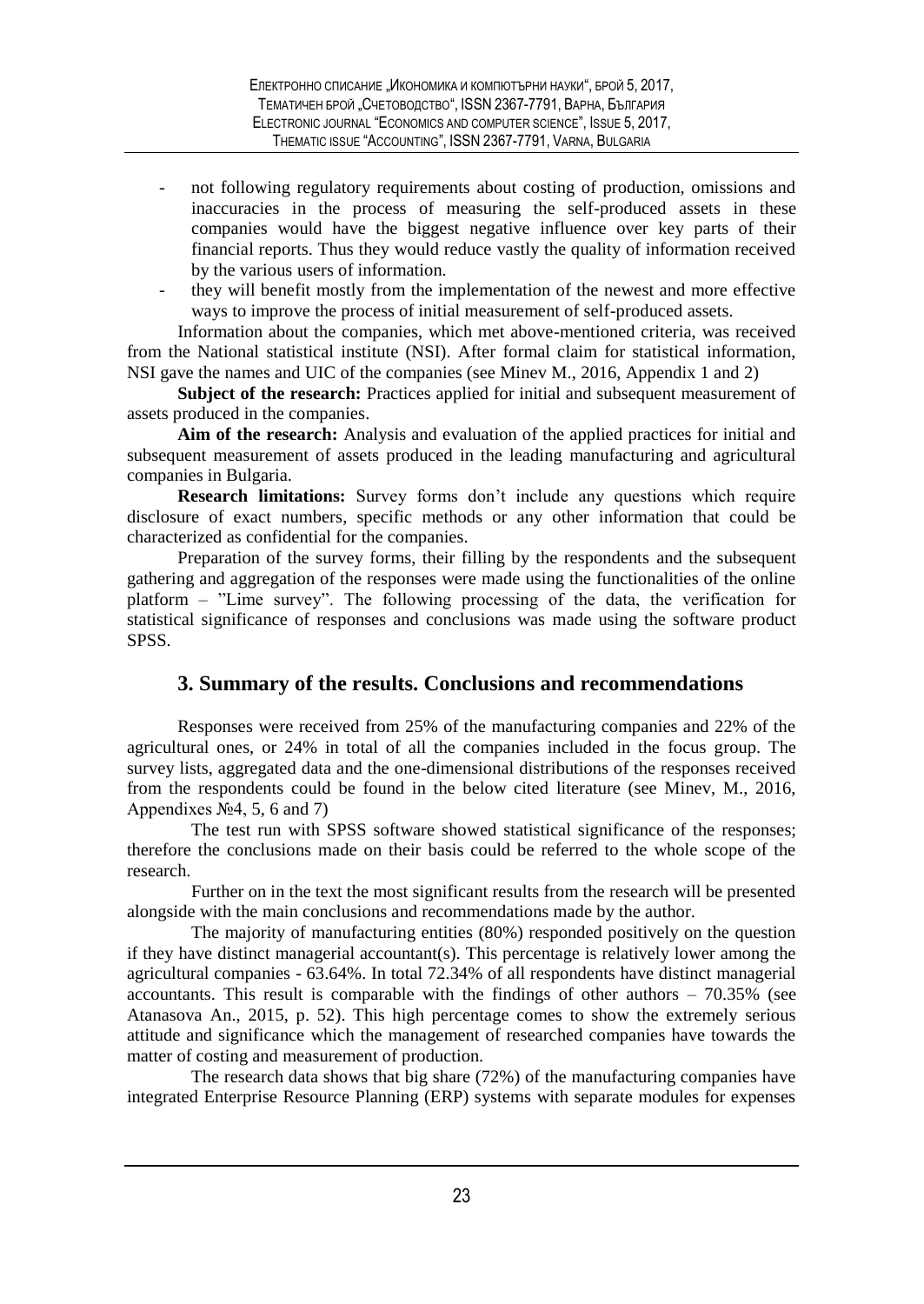analysis and costing of production. In comparison this share for agricultural entities is only 4.55%.

This significant difference urged us to do statistical tests, using SPSS platform. The results of these tests could be seen in tables №1 and №2 below.

|              | ,, company secret |                                                                                           |                                     |                                                         |                                                                      |        |
|--------------|-------------------|-------------------------------------------------------------------------------------------|-------------------------------------|---------------------------------------------------------|----------------------------------------------------------------------|--------|
|              |                   |                                                                                           | Do your company have integrated ERP |                                                         |                                                                      |        |
|              |                   |                                                                                           |                                     | (Enterprise Resource Planning) system?                  |                                                                      |        |
|              |                   |                                                                                           | Yes                                 | No, but we<br>plan to do<br>that in the<br>next 3 years | No, and we<br>don't intend<br>to do that in<br>the next $3$<br>years | Sum    |
| By           | Manufacturing     | Count                                                                                     | 18                                  | 1                                                       | 6                                                                    | 25     |
| Compa        |                   | % within Survey                                                                           | 72,0%                               | 4,0%                                                    | 24,0%                                                                | 100,0% |
| ny<br>sector |                   | % within Do your company have<br>integrated ERP (Enterprise<br>Resource Planning) system? | 94,7%                               | 8.3%                                                    | 37,5%                                                                | 53,2%  |
|              |                   | % from total of                                                                           | 38,3%                               | 2,1%                                                    | 12,8%                                                                | 53,2%  |
|              | Agriculture       | Count                                                                                     |                                     | 11                                                      | 10                                                                   | 22     |
|              |                   | % within Survey                                                                           | 4,5%                                | 50,0%                                                   | 45,5%                                                                | 100,0% |
|              |                   | % within Do your company have<br>integrated ERP (Enterprise<br>Resource Planning) system? | 5,3%                                | 91,7%                                                   | 62,5%                                                                | 46,8%  |
|              |                   | % from total of                                                                           | 2,1%                                | 23,4%                                                   | 21,3%                                                                | 46,8%  |
| Total        |                   | Count                                                                                     | 19                                  | 12                                                      | 16                                                                   | 47     |
|              |                   | % within Survey                                                                           | 40,4%                               | 25,5%                                                   | 34,0%                                                                | 100,0% |
|              |                   | % within Do your company<br>have integrated ERP (Enterprise<br>Resource Planning) system? | 100,0%                              | 100,0%                                                  | 100,0%                                                               | 100,0% |
|              |                   | % from total of                                                                           | 40,4%                               | 25,5%                                                   | 34,0%                                                                | 100,0% |

*Table №1 Two-dimensional distribution of variables "Integrated ЕRP system" and "Company sector"*

*Table N*22 Connection between the variables "Integrated ERP system,, and *"Company sector" – hypothesis test (χ2- test)*

|                                                                                         | Value            | df | $Asymp.Sig.$ $(2-sided)$ |
|-----------------------------------------------------------------------------------------|------------------|----|--------------------------|
| Pearson Chi-Square                                                                      | $24.452^{\rm a}$ |    | .000                     |
| Likelihood Ratio                                                                        | 29,075           |    | .000                     |
| Linear-by-Linear Association                                                            | 12,224           |    | .000                     |
| N of Valid Cases                                                                        | 47               |    |                          |
| a. 0 cells $(.0%)$ have expected count less than 5. The minimum expected count is 5,62. |                  |    |                          |

It can be concluded on the basis of the data shown in the above tables that the null hypothesis – *there is no connection between the sector in which the company operates and the integration of ERP system in the company* – is rejected. Thus the alternative hypothesis is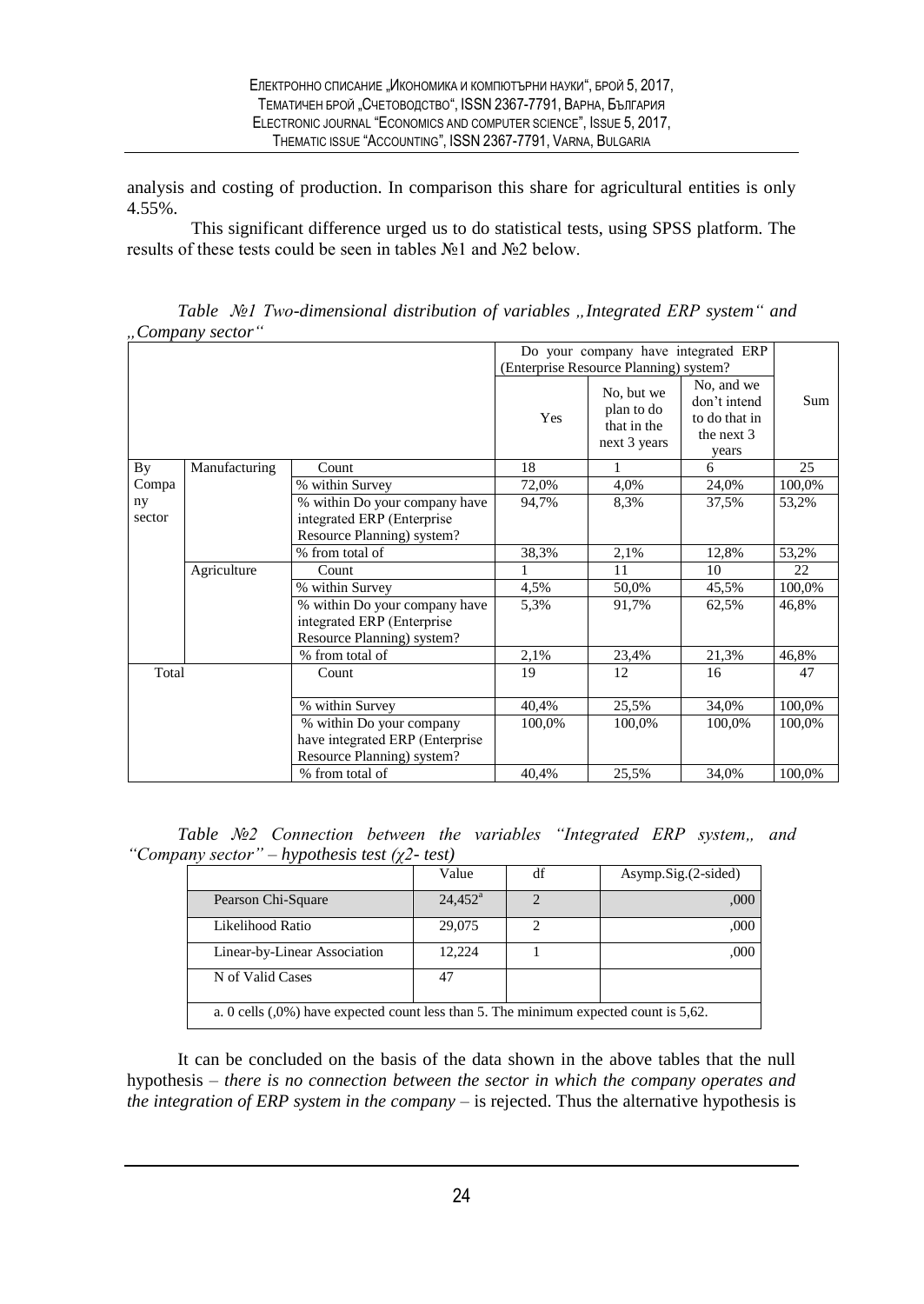accepted – *there is a connection between the company sector and the integration of ERP system*. Moreover this connection is one of a very strong correlation.

As a result of the above data and tests it could be stated that *the ERP systems and their advantages for optimizing and better controlling the processes of expenses analysis and measuring the cost of production are far better used by the leading manufacturing companies than they are by the agricultural ones.*

None of the researched companies had ever been sanctioned by the government authorities as a result of omissions and/or mistakes made during the costing process. At the same time 36.84% of manufacturing and 40.91% of the agricultural companies declare that they seriously question the quality of their own information about the cost of their production. *This unambiguously states that there is a vast field for improvement of the government control procedures related to the cost of production.*

Nearly half of the researched manufacturing entities (44%) state that they do not test their production's net realizable value by the end of the year. *This at first is a violation of the requirements of the IAS 2 Inventories and its corresponding one AS 2 Accounting for inventories. Moreover it is a non-observance to one of the generally accepted accounting principles – conservatism, not only in the researched companies but most likely in the majority of manufacturing companies in Bulgaria.*

All respondents have replied that they apply the straight-line depreciation method both for financial and managerial accounting purposes. Having in mind that this method is the only one that is acceptable for taxpaying purposes (see part Ten of The Corporate Tax Law) it could be assumed that companies use this method to ease the clerical work which results from having two separate depreciation plans in their financial accounting systems. If we accept the application of the straight-line method for financial accounting purposes with some concerns, we state that this method should have very limited (if any) use in the managerial accounting. Surely the financial managers of the entities should consider the use of more complex and flexible ways to include the depreciation costs in the cost of the production. *Given the fact that depreciation costs represent vast share of the total cost of the production (between 20% and 40% of all costs for researched entities) the application of methods which better represent the real depreciations of long-term assets during the production process is one of the key tools to improve the quality of the initial measurement of production.*

It could be gladly acknowledged that the methodology for measuring the normal capacity of the production facilities, suggested by the author (Minev, 2015), received extremely positive feedback from the researched manufacturing entities. 47.37% of them answered that the methodology has some useful suggestions, 52.63% say that it is alltogether useful. Moreover 89.47% of the respondents state that they will apply it, after making some alterations, when they measure the normal capacity of their production facilities.

It is interesting that 72% of manufacturing, 77.27% of agricultural companies or 74.47% from all respondents answered negatively to the question *if they consider the Specific identification method to be the most reliable and accurate method for transferring the cost of materials in the cost of production.* Despite the fact that this method is recommended by the applied accounting standards it has a very little application in researched companies. On this basis it could be stated that the wider application of this method will improve the quality of information about the cost of self-produced assets.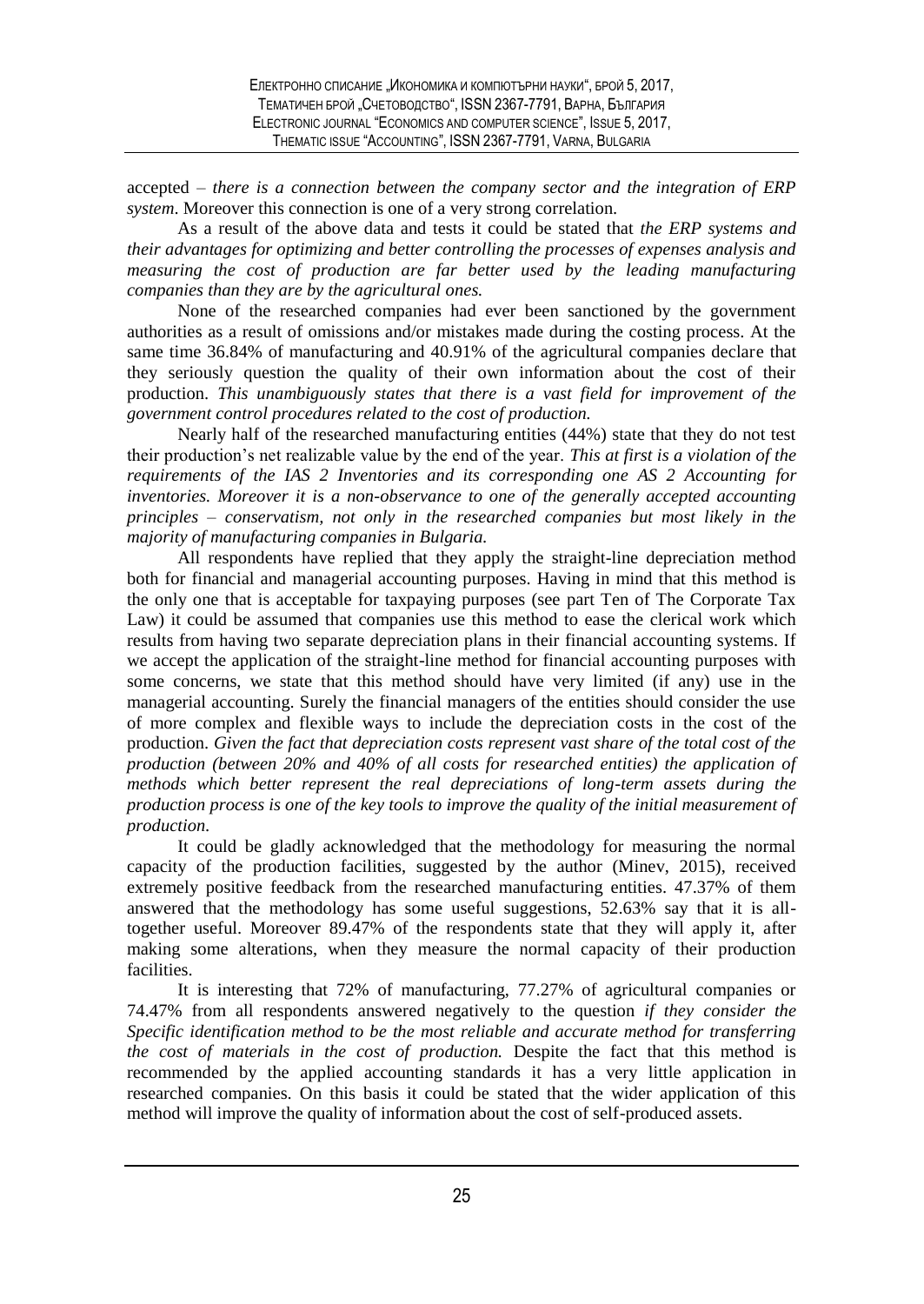From researcher's point of view the answers to the question for the most often applied costing methods are interesting. The research data shows that 54.17% of manufacturing and 50% of agricultural companies use the direct costing method to measure the cost of their production. At the same time from the answers of the respondents we understand that in the cost of their production various types and amount of indirect expenses are included. This contradiction, in combination with the specifics of the production process in researched sectors brings to mind the conclusion that it is reasonable to assume the lack of understanding in some of the respondents to the characteristics of the direct costing method. Similar conclusion is made by other authors as well. (see Atanasova An., 2015, 65-66)

The outstanding dominance of one of the methods for transferring the cost of materials in the cost of production over the others makes very strong impression. The results of the research show the following data about the applied methods for the cost of materials appraisal in the focus group companies.

| <b>Applied method</b>                    |       | <b>Manufacturing</b> |            | <b>Agriculture</b> |
|------------------------------------------|-------|----------------------|------------|--------------------|
|                                          | Count | $\frac{6}{9}$        | Count      | $\%$               |
| Weighted average                         | 64    | 64.00%               | 64         | 64.00%             |
| First-in, first-out                      | 2     | 2.00%                | 5          | 5.00%              |
| Specific identification method           | 3     | 3.00%                | 2          | 2.00%              |
| No data available for the applied method | 31    | 31.00%               | 29         | 29.00%             |
| <b>Total</b>                             | 100   | 100.00%              | <b>100</b> | 100.00%            |

*Table № 3 Methods for transferring the cost of materials in the cost of production*

If we exclude the companies who haven't disclosed the information about the applied method we will receive even higher dominance of companies which apply the weighted average method respectively 92.75% from the manufacturing and 90.14% of agricultural ones. *Given the relatively high share of material expenses in the total cost of production it could be stated that by using the modern technologies the companies may try to implement the Specific identification cost method to include more accurately the cost of materials in the total cost of their production.*

The most frequently applied basis for indirect expenses allocation and their inclusion in the cost of production among the surveyed agricultural companies is the amount of the acres sown (47.62% of the respondents), second in line as a choice for allocation of expenses is on the basis of the direct costs (38.10%) and after that is the allocation by the amount of the direct labor costs (in 9.52% of the companies). The manufacturing companies are most likely to allocate the indirect expenses by the amount of the direct materials (48% of the surveyed entities), next in line is the direct expenses basis (20%). The leading Bulgarian manufacturers most rarely use the direct labor costs as allocation basis – only 8% of them. This results significantly differ from the findings of other authors (Horngren, C. T., Datar, S. M. and Foster G, 2000, p. 101) who show that the direct labor costs are the most frequently used allocation basis from the manufacturing companies in USA, Australia, Ireland, Japan and United Kingdom.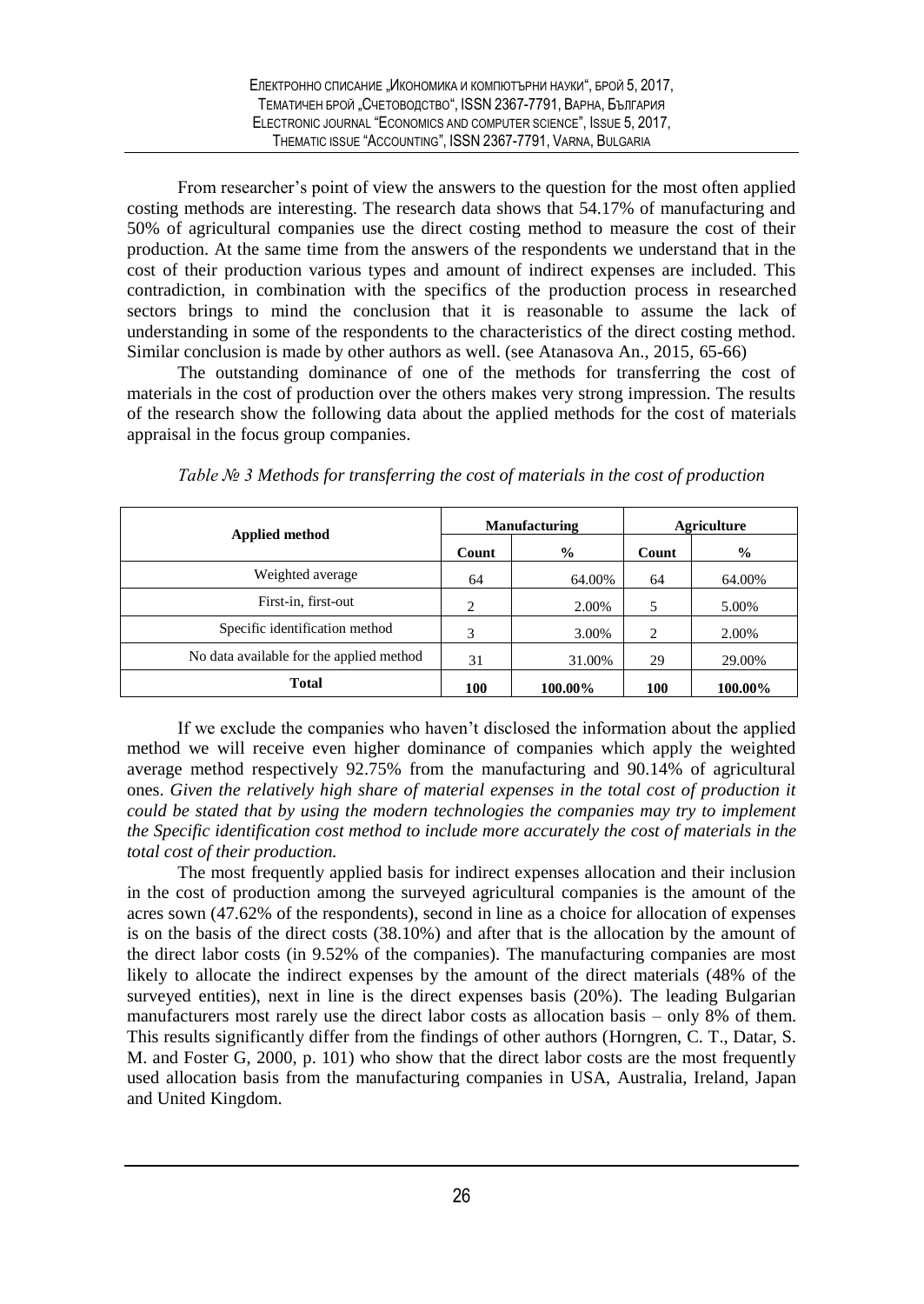Survey shows that only 10.53% of manufacturing and 18.18% of the agricultural companies apply the principles of ABC costing technique to allocate the indirect costs in the total cost of their production. This low levels are comparable with the ones found by other authors as well (see Atanasova An., 2015, p. 65) It should be pointed out that the financial managers of 21.05% of manufacturing and 9.09% of agricultural companies replied that they are not familiar with those principles. This comes to show the need of even wider representation of this technique and its advantages in the publications of the leading scholars. It must be noted that the management of every one of the companies who use the ABC technique determines the effect of the method application as extremely positive. *It could be stated on this basis that there is a significant potential for improvement and much wider spread in the use of the ABC costing in the process of cost allocation in Bulgarian companies. This will most certainly lead to refinement of the information about the cost of their production.*

The standard costing system has relatively wider use among the researched entities. It is applied by 45.83% of manufacturing and 50% of agricultural companies. Again it should be noted that the management of 20.83% of manufacturers and 18.18% of agriculture companies declare their lack of awareness and knowledge about this method. Similarly to the ABC costing the vast majority of the companies who use the standard costing technique (94.44% of them) considered it to be very helpful and to have significantly positive effect over the quality of the costing process and the information this process provides. There is a several ways in which companies apply the method. By the survey data it becomes known that 23.52% of the companies keep track to the predetermined cost standard compliance automatically during the costing period, i.e. the accounting software (and or the ERP system) keeps track and automatically alerts for every extend to any predetermined cost (surcharge). 23.52% of the companies follow and the variations from costing standards automatically after the end of the costing period, and the majority of the companies (47.06%) track the standard compliance of costs manually (and cost element by cost element) after the end of the costing period.

Negative impression is made by the small share of companies which apply the principles of the target costing technique. This method is used by only 16.67% manufacturing and 18.18% from the agricultural entities. It must be pointed out that the management of 45.83% of manufacturing and 40.91% of the agricultural companies doesn't know about the advantages of this technique. It could be positively noted that nearly a quarter from all respondents intend to start using the Target costing technique in the next three years. The vast majority (89.47%) of companies that already use the technique evaluate the effect of its application over the costing information as extremely positive. *The target costing technique has proven its usefulness in numerous cases over the years. On this basis it could be stated that its wider usage in Bulgarian companies is highly recommended. The wider application of this technique will decrease the share of companies (32.00% manufacturing and 77.27% agricultural) who suffer losses as a result of starting unprofitable productions processes.*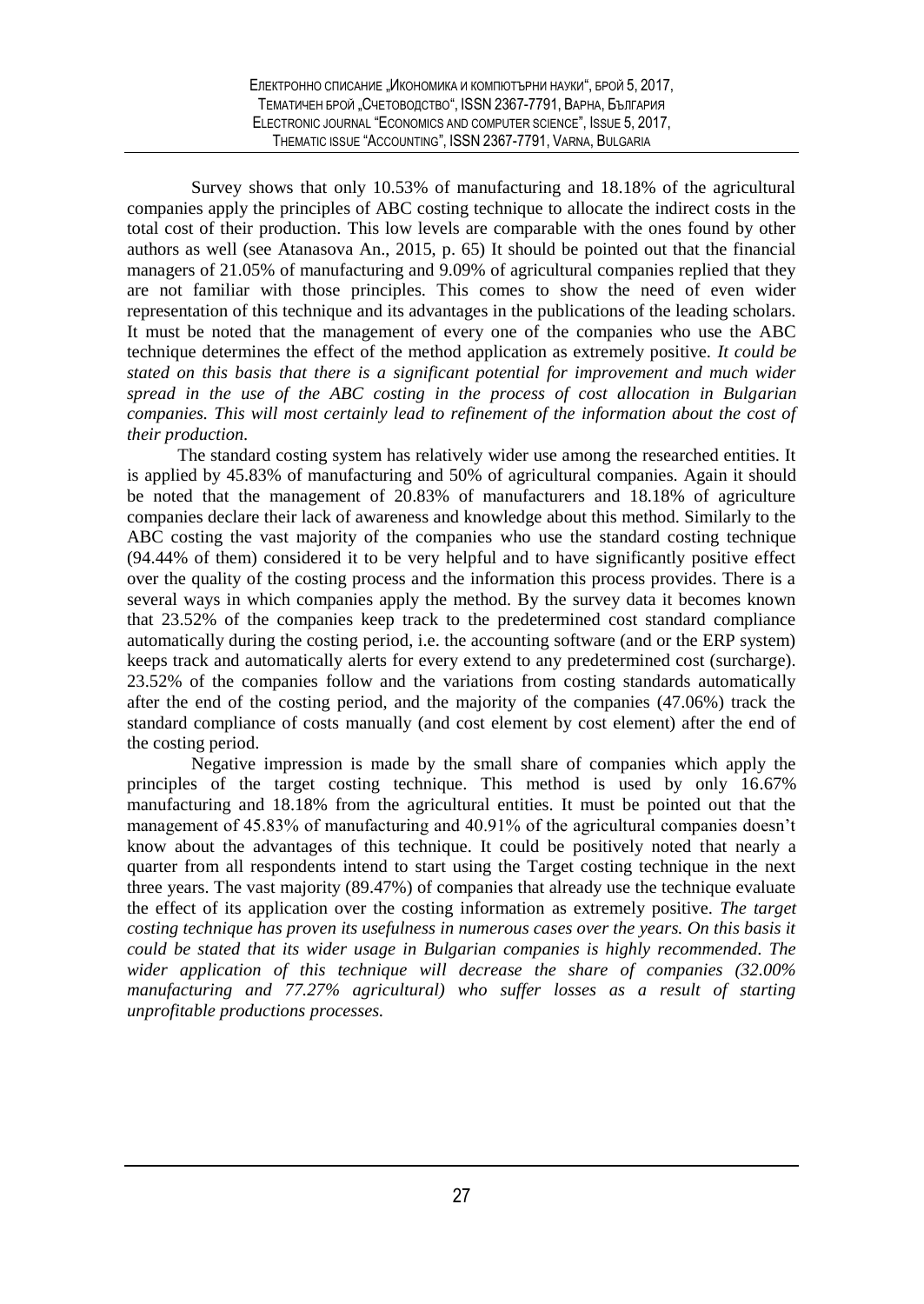#### **4. Conclusion**

The most important conclusions made as a result of the research could be summarized as follows:

- Vast majority of respondents (72.34%) have distinct managerial accountants. This high percentage comes to show the extremely serious attitude and significance which the management of researched companies have towards the matter of costing and measurement of production.

- None of the researched companies have ever been sanctioned by the government authorities as a result of omissions and/or mistakes made during the costing process. At the same time 36.84% of manufacturing and 40.91% of the agricultural companies declare that they seriously question the quality of their own information about the cost of their production. On this basis it could be stated that there are possibilities for improvement of the government's and the auditоr's control over the quality of the information produced by the costing process.

- The research data shows relatively low levels of application of the innovative techniques for costing the production as ABC costing, Standard costing and Target costing. Meanwhile the majority (over 90.00%) of respondents who use those techniques assess their impact over the quality of the costing information and its reliability as extremely positive. Therefore the wider application of the above-mentioned techniques in the practice of Bulgarian companies will lead to improvement and rationalization of the costing processes and on this basis it is highly recommended.

The presented results and conclusions made on the basis of them during this research confirm the main research hypothesis, as stated above. There are many possibilities to improve the quality of the accounting information regarding the cost of assets produced in Bulgarian companies. This improvement could be achieved by much wider application of the innovative costing techniques as ABC, Standard and Target costing.

#### **Literature**

1. Atanasova An., "Condition of Managerial Accounting in Bulgariq – results from empirical study", Varna, Steno Books, 2015.

2. Cooper R., Slagmulder R., Target Costing and Value Engineering (Strategies in Confrontational Cost Management), Productivity Press, 1997.

3. Horngren, C. T., Datar, S. M. and Foster G*.,* Cost Accounting: A Managerial Emphasis, 10th ed*.*, New Jersey, Pearson Prentice Hall, 2000.

4. Kaplan R., Cooper R., Cost & Effect: Using Integrated Cost Systems to Drive Profitability and Performance, Harvard Business Review Press, 1997.

5. Minev M., "Initial and subsequent measurement of the assets produced by the company", PhD Thesis, 2016.

6. Minev M. "Normal capacity of the production facilities from financial and managerial accounting point of view", Scientific conference paper, Economics in the changing world – national, regional and global dimensions, ISBN 978-954-21-0834-4 (t.2), UE-Varna Print, 2015.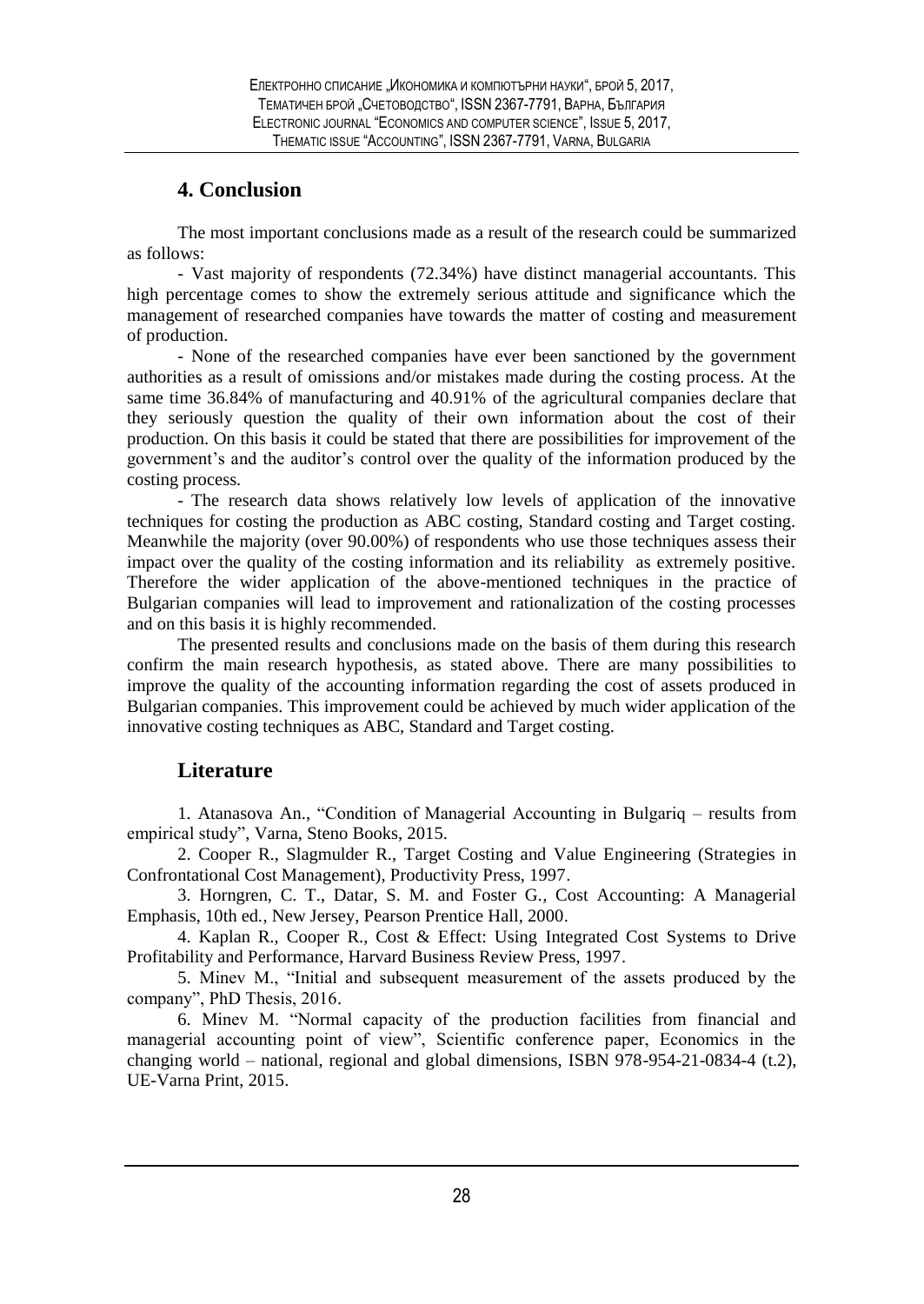7. Shaban E. A. Salem, Shabana Mazhar, The Benefits of the Application of Activity Based Cost System-Field Study on Manufacturing Companies Operating In Allahabad City– India, OSR Journal of Business and Management, Volume 16, Issue 11.Ver. I (2014)

8. Tuncel G., Akyol D.E., Bayhan G.M., Koker U., Application of Activity-Based Costing in a Manufacturing Company: A Comparison with Traditional Costing., Springer, Berlin, Heidelberg, 2005.

9. AS 2 "Accounting for inventories".

10**.** Corporate tax law, in force from 01.01.200., updated. ДВ. бр.105 от 22 Декември 2006г., Ammendments. ДВ. бр.97 от 6 Декември 2016г.

11. IAS  $2$  , Inventories".

12. National classifier of economic activities (CEA – 2008).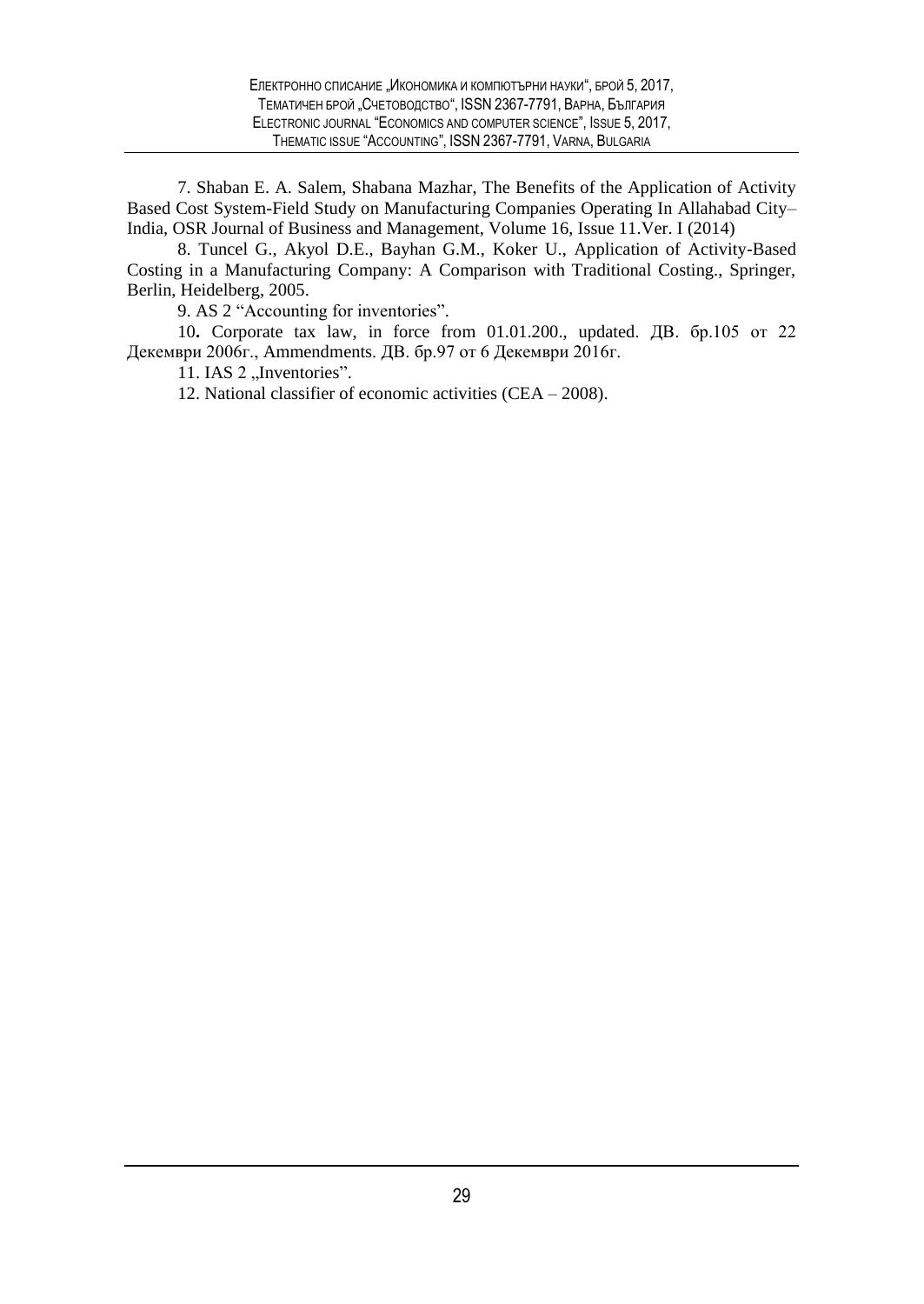## <span id="page-29-0"></span>**Evaluation report on intellectual output O3 (interactive books) within the DIMBI project**

**Miglena STOYANOVA<sup>1</sup> , Julian VASILEV<sup>2</sup>**

<sup>1</sup> University of Economics, Varna, Bulgaria m[\\_stoyanova@](mailto:m_stoyanova@ue-varna.bg)ue-varna.bg

<sup>2</sup>University of Economics, Varna, Bulgaria [vasilev@ue-varna.bg](mailto:vasilev@ue-varna.bg)

**Abstract.** The purpose of this paper is to present the process of evaluating the intellectual output O3 (interactive books) within the DIMBI project [\(www.dimbi.eu\)](http://www.dimbi.eu/). The books are "Data Warehouse" [\(https://activetextbook.com/active\\_textbooks/13535\)](https://activetextbook.com/active_textbooks/13535) and "Business intelligence" [\(https://activetextbook.com/active\\_textbooks/13534\)](https://activetextbook.com/active_textbooks/13534). Data for this paper is collected through an online questionnaire with 14 questions using Google forms. The respondents are the co-authors of the books and the administrative staff, who is engaged with the project. Using descriptive statistics, correlations, cross tabulation and manual text mining techniques the evaluation report for O3 is created.

**Key words:** DIMBI project, intellectual output, evaluation

#### **1. Introduction**

The DIMBI project – "Developing the innovative methodology of teaching Business Informatics" is co-funded by the Erasmus+ Programme of the European Union. The aim of the project is introducing the innovative practices leading to high quality of teaching and learning in Business Intelligence (BI) and Data Warehouse (DW). More information about the DIMBI project is available on the project web site – [http://www.dimbi.eu/.](http://www.dimbi.eu/)

Intellectual outputs of the DIMBI project are divided into O1, O2 and O3. O1 concerns the preparation of Business Intelligence (BI) and Data Warehouse (DW) curricula. O2 concerns the preparation of the methodology of teaching BI and DW. O3 concerns the preparation of interactive books in BI and DW.

The research work is carried out in two scientific teams with two scientific managers assigned. They are responsible for the implementation of O1 and O2. Two researchers from the DIMBI team are responsible for O3.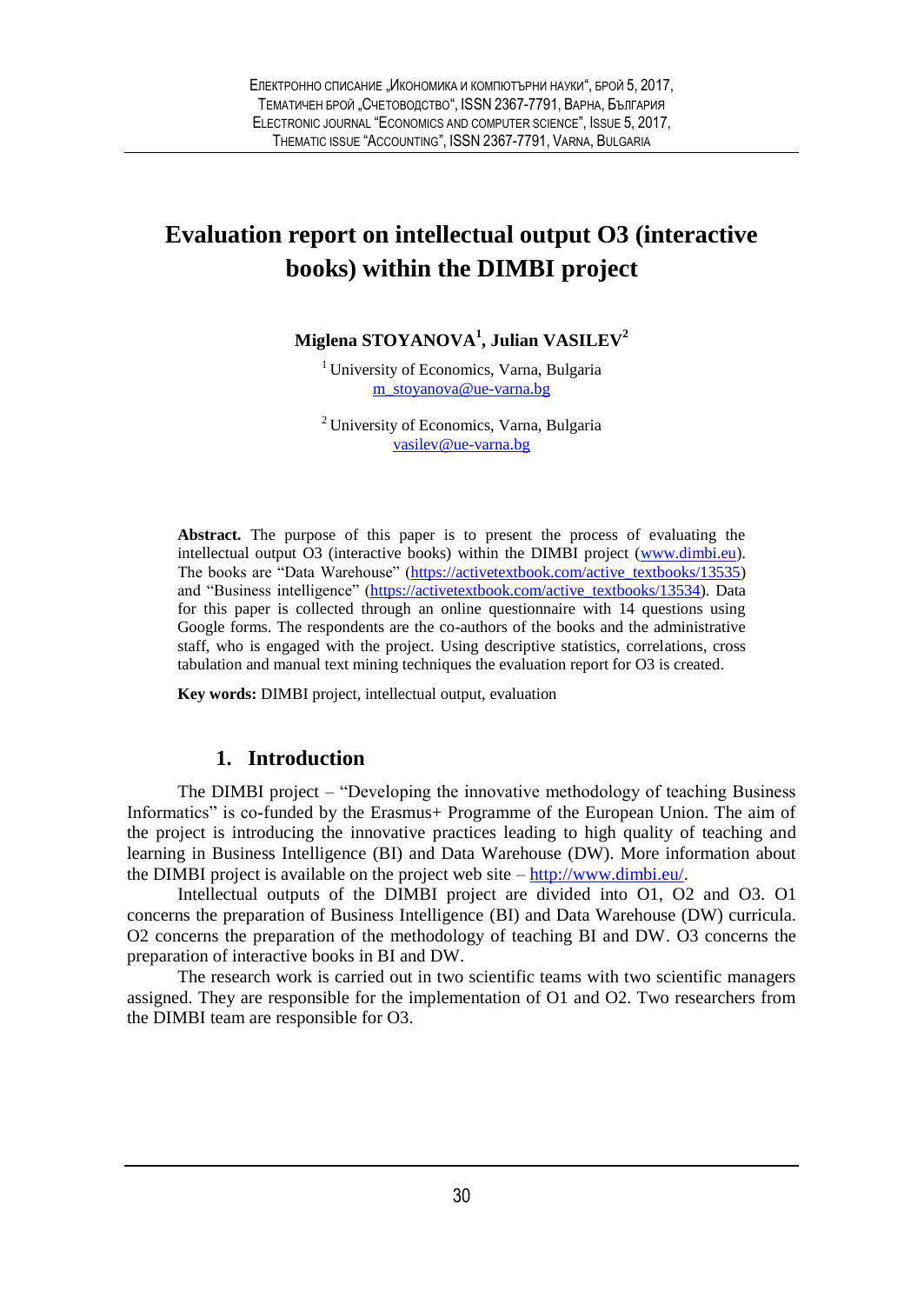#### **2. Evaluation of intellectual output O3 (interactive books)**

The evaluation of intellectual output is conducted through an anonymous online questionnaire. It is sent to 15 members of the DIMBI team – co-authors of the interactive books and administrative staff (5 from Bulgaria and 10 from Poland). 14 answers are received. The response rate is 93%.

The O3 survey was conducted during the period  $25$  September  $2017 - 04$  October 2017. The received answers are converted into an XLSX file and after that – to a SAV file for PSPP or SPSS. Coding of variables is done. Using descriptive statistics several tables with aggregated data are created.

The first question (Q1) in the survey concerns the different groups of people, who may benefit from both books (table 1).

|                                  | Given answers $(in \%)$ |               |  |  |
|----------------------------------|-------------------------|---------------|--|--|
| <b>Options</b>                   | The option              | The option is |  |  |
|                                  | is checked              | not checked   |  |  |
| Q1.1. General public             | 57.1                    | 42.9          |  |  |
| O1.2. Students                   | 100.0                   | 0.0           |  |  |
| O1.3. Teachers                   | 100.0                   | 0.0           |  |  |
| O1.4. Researchers                | 85.7                    | 14.3          |  |  |
| Q1.5. Businessmen, practitioners | 85.7                    | 14.3          |  |  |

Results of the question concerning different groups of people, who may benefit from both books  $(01.1 - 01.5)$ 

All respondents consider that students and teachers will benefit from both books. 85.7% of the respondents think that researchers, businessmen and practitioners may benefit from both books. 57.1% of the respondents are in the opinion that general public may gain profit from both books.

Since respondents had the chance to mark several groups of people, the number of groups is aggregated by the number of respondents (table 2). Most of the respondents (57.1%) think that all given groups of people will benefit from the books.

#### **Table 2.**

**Table 1.**

Results of the question concerning different groups of people, who may benefit from both books

| <u>UUU W</u>                                                     |                                           |
|------------------------------------------------------------------|-------------------------------------------|
| Count of groups of people,<br>who may benefit from both<br>books | <b>Number of respondents</b><br>$(in \%)$ |
| 1 (one group was marked)                                         | 0.0                                       |
| 2 (two groups were marked)                                       | 7.2                                       |
| 3 (three groups were marked)                                     | 14.3                                      |
| 4 (four groups were marked)                                      | 21.4                                      |
| 5 (five groups were marked)                                      | 57.1                                      |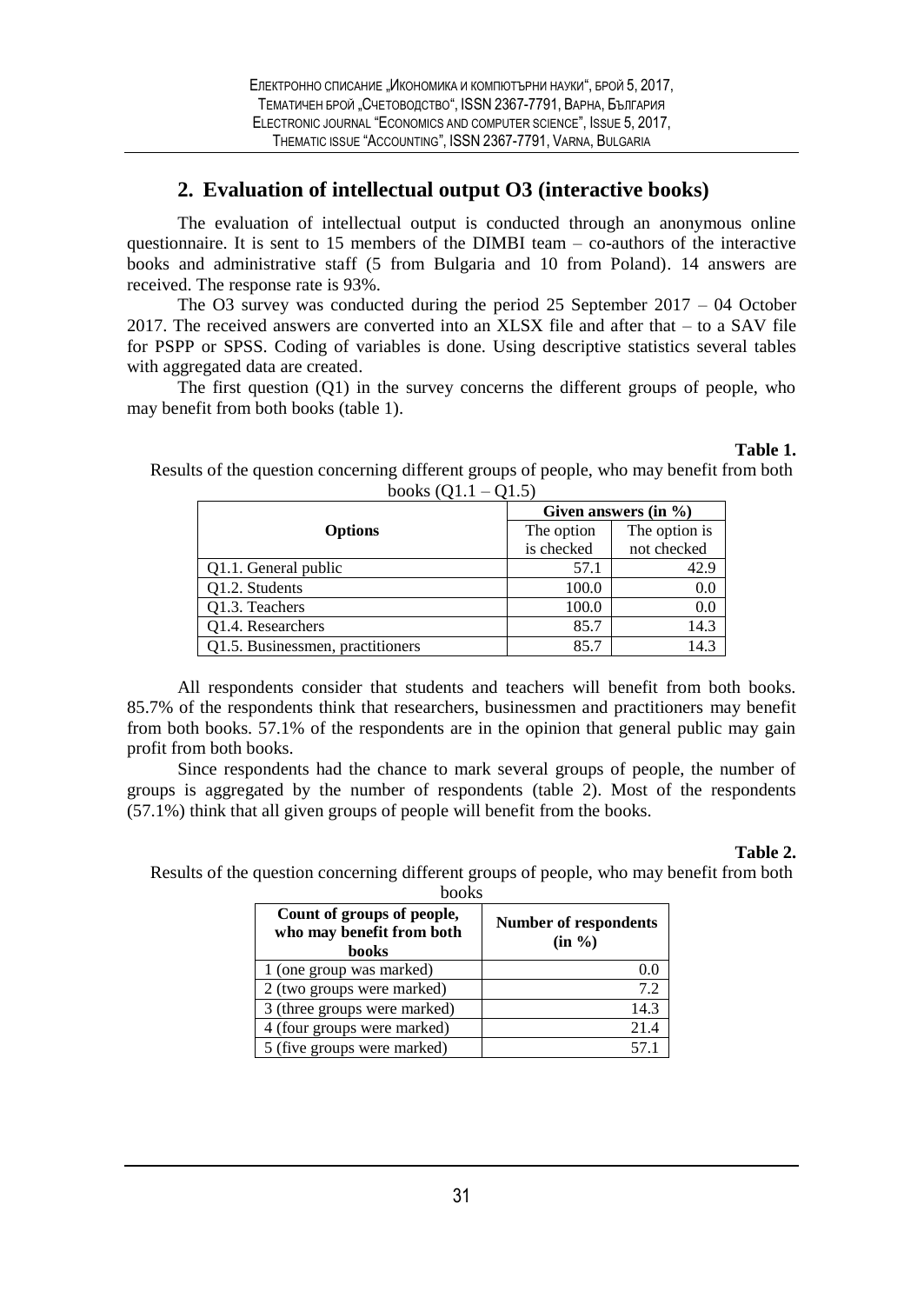The next group of questions  $(Q2 - Q7, Q10, Q13)$  and  $Q14$ ) measures the respondents' opinions regarding the contents of the books and the novelties in Business informatics (table 3).

| Results of the questions concerning contents of the books $(Q_2-Q)$ , $Q_1O$ , $Q_1S$ and $Q_14$ ) |          |                         |      |      |          |
|----------------------------------------------------------------------------------------------------|----------|-------------------------|------|------|----------|
|                                                                                                    |          | Given answers $(in \%)$ |      |      |          |
| <b>Ouestions</b>                                                                                   | 1        | 2                       | 3    | 4    | 5        |
|                                                                                                    | Strongly |                         |      |      | Strongly |
|                                                                                                    | disagree | .                       | .    | .    | agree    |
| Q2. The two books are written by several authors.                                                  |          |                         |      |      |          |
| Do the authors have consensus on the used                                                          | 0.0      | 0.0                     | 3.6  | 42.9 | 57.1     |
| terminology?                                                                                       |          |                         |      |      |          |
| Q3. Most of the authors have given clear                                                           | 0.0      | 0.0                     | 7.1  | 35.7 | 57.1     |
| examples and explanations.                                                                         |          |                         |      |      |          |
| Q4. Texts in some chapters are difficult to                                                        | 42.9     | 35.7                    | 7.1  | 7.1  | 7.1      |
| understand.                                                                                        |          |                         |      |      |          |
| Q5.<br>The<br>web<br>site                                                                          |          |                         |      |      |          |
| www.activetextbook.com is appropriate<br>for                                                       |          |                         |      |      |          |
| uploading the PDF files of both books. The web                                                     | 0.0      | 0.0                     | 14.3 | 64.3 | 21.4     |
| site<br>provides<br>the<br>expected functionality                                                  |          |                         |      |      |          |
| concerning interactivity.                                                                          |          |                         |      |      |          |
| Q6. Each chapter of the book contains links to                                                     | 0.0      | 0.0                     | 7.1  | 50.0 | 42.9     |
| online resources for further reading.                                                              |          |                         |      |      |          |
| Q7. The writing style of both books is                                                             | 0.0      | 0.0                     | 0.0  | 35.7 | 64.3     |
| understandable.                                                                                    |          |                         |      |      |          |
| Q10. When you read the chapters of other authors,                                                  |          |                         |      |      |          |
| you extended your knowledge in business                                                            | 0.0      | 0.0                     | 0.0  | 57.1 | 42.9     |
| informatics.                                                                                       |          |                         |      |      |          |
| Q13. The book "Data Warehouse" contains                                                            |          |                         |      |      |          |
| novelties in Business informatics (new curricula,                                                  | 0.0      | 0.0                     | 0.0  | 18.2 | 81.8     |
| new teaching methods, new contents).                                                               |          |                         |      |      |          |
| Q14. The book "Business intelligence" contains                                                     |          |                         |      |      |          |
| novelties in Business informatics (new curricula,                                                  | 0.0      | 0.0                     | 0.0  | 18.2 | 81.8     |
| new teaching methods, new contents).                                                               |          |                         |      |      |          |

**Table 3.** Results of the questions concerning contents of the books (Q2-Q7, Q10, Q13 and Q14)

Source: Own calculations

57.1% of all respondents are in the opinion that the authors of the books have consensus on the used terminology. 57.1% of the respondents are satisfied with the given examples and explanations. 42.9% of the respondents strongly disagree that texts in some chapters are difficult to understand. 64.3% of the respondents agree that the web site [www.activetextbook.com](https://www.google.com/url?q=http://www.activetextbook.com&sa=D&ust=1507379920206000&usg=AFQjCNEyUJcHb5NTZ4PwiUdttDoDlAdJrQ) is appropriate for both books and provides interactivity. 50.0% of the respondents agree that each chapter of the books contains links to online resources for further reading. 64.3% of the respondents strongly agree that the writing style of the books is understandable. 57.1% of the respondents think that reading the chapters of other authors has extended their knowledge in business informatics. 81.8% of the respondents strongly agree that the books "Data Warehouse" and "Business Intelligence" contain novelties in Business informatics.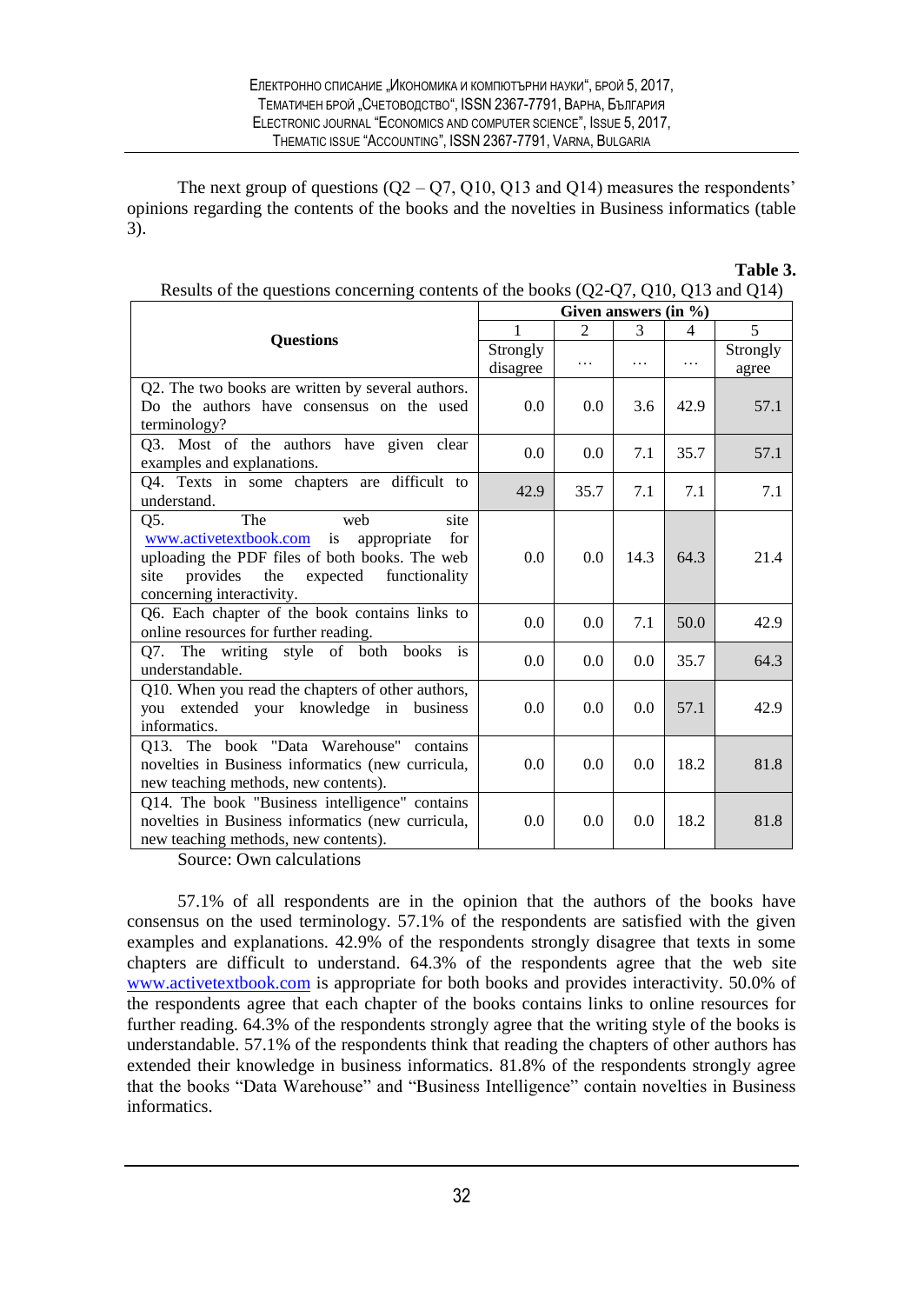Respondents, who are co-authors of the active books, were asked whether they are satisfied from the collaborative work as a co-author of the active books (Q8). 80% of them are satisfied from the collaboration with their colleagues (table 4).

#### **Table 4.**

#### Results of the question concerning the collaborative work of the active books (Q8)

|                                                                                                                                                               |               |     |      | Given answers $(in \%)$ |           |
|---------------------------------------------------------------------------------------------------------------------------------------------------------------|---------------|-----|------|-------------------------|-----------|
| <b>Ouestion</b>                                                                                                                                               |               |     |      |                         |           |
|                                                                                                                                                               | Dissatisfied  | .   | .    | $\cdots$                | Satisfied |
| Q8. If you are a co-author of the active<br>books, please, tell us if you are<br>satisfied from the collaborative work<br>as a co-author of the active books. | $0.0^{\circ}$ | 0.0 | 10.0 | 10.0                    | 80.0      |

The next question (Q9) concerns the recommendations on the work of the co-authors. 42.9% of the respondents have no recommendations on the chapters of the other co-authors. Slightly more than 1/3 of the respondents have some recommendations on the work of their colleagues (table 5).

#### **Table 5.**

Results of the question concerning the recommendations on the work of the co-authors  $(09)$ 

|                                    |                |          |          | Given answers $(in \%)$ |          |
|------------------------------------|----------------|----------|----------|-------------------------|----------|
|                                    |                |          |          |                         |          |
| <b>Ouestion</b>                    | N <sub>0</sub> |          |          |                         | Many     |
|                                    | recommend      | $\cdots$ | $\cdots$ | .                       | recommen |
|                                    | ations         |          |          |                         | dations  |
| Q9. You read the chapters of other |                |          |          |                         |          |
| co-authors. Did you have any       | 42.9           | 14.3     | 0.0      | 35.7                    | 7.1      |
| recommendations on their work?     |                |          |          |                         |          |

Q11 is an open text question related to the book "Data Warehouse": "If there is a second edition of the book "Data warehouse", what has to be revised or extended? If a new chapter is useful, please, write your recommendations". Three people have no opinion and any recommendations. Five people wrote: "Some chapters lack examples. These examples have to be added. A new chapter "Hierarchical data warehouses" may be added in future editions of the book DW.", "Examples of exercises (task to do) should be improved. In addition, consistency of the particular chapters content should be verified.", "Chapters that have mainly theoretical concepts have to be extended with practical examples.", "Statistics about best practices when they appear.", "More practical examples."

Q12 is an open text question related to the book "Business Intelligence": "If there is a second edition of the book "Business intelligence", what has to be revised or extended? If a new chapter is useful, please, write your recommendations." Three people have no opinion and any recommendations. Five people wrote: "A new chapter about "BI methods for analyzing unstructured information" may be added in future editions of the book on BI.", "Apart of the mentioned above – content of the selected chapters should be updated.", "A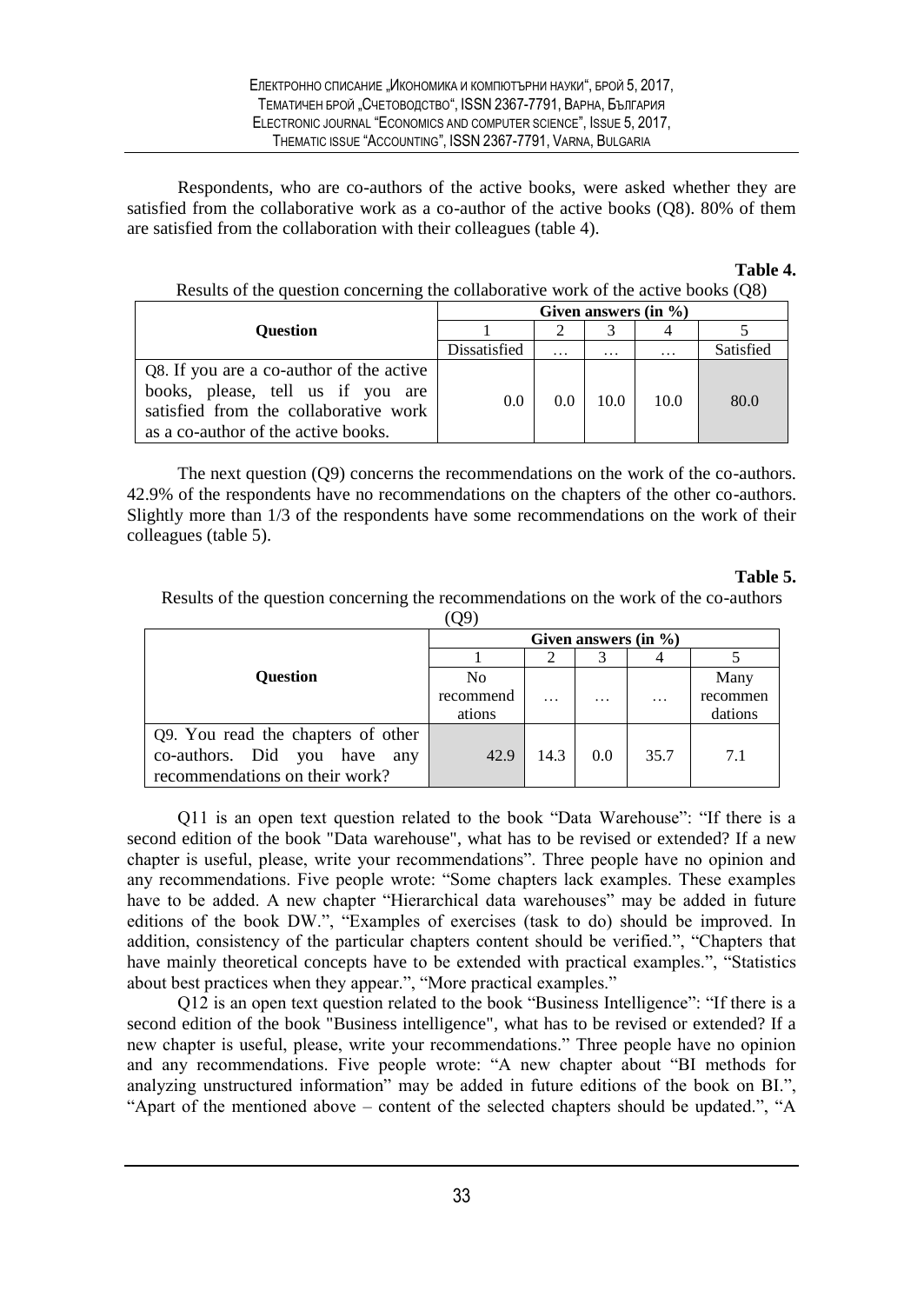new chapter may be "BI and robotics".", "Statistics about best practices when they appear.", "More practical examples."

Since the variables Q2-Q10, Q13, Q14 are on an ordinal scale, the Kendall's tau-b coefficients are calculated. A great number of the calculated correlations coefficients are not statistically significant  $(p>0.05)$ . It means that the respondents did not give one and the same answer to a great number of the questions with an answer on a scale "strongly agree"  $-$ "completely agree". The correlation coefficient between Q10 and Q13 ( $r = 0.606$ ,  $p < 0.05$ ) shows a dependency.

#### **Table 6.**

| $D$ beging the $\gamma$ between Q <sub>10</sub> and Q <sub>19</sub> (in 70 or total) |                 |      |       |       |  |
|--------------------------------------------------------------------------------------|-----------------|------|-------|-------|--|
| <b>Questions</b>                                                                     | $Q13$ - answers |      | Total |       |  |
| $Q10 -$ answers                                                                      |                 |      |       |       |  |
|                                                                                      | 21.4            | 14.3 | 21.4  | 57.1  |  |
|                                                                                      |                 |      | 42.9  | 42.9  |  |
| Total                                                                                | 21.4            | 14.3 | 64.3  | 100.0 |  |

Dependency between Q10 and Q13 (in % of total)

It may be concluded that 42.9% of the respondents who read the chapters of other authors, extended their knowledge in business informatics strongly agree that book "Data Warehouse" contains novelties in Business informatics (new curricula, new teaching methods, new contents).

The correlation coefficient between Q10 and Q14 ( $r = 0.606$ ,  $p < 0.05$ ) shows a dependency.

#### **Table 7.**

| Dependency between Q10 and Q14 (in % of total) |      |                 |      |       |  |  |
|------------------------------------------------|------|-----------------|------|-------|--|--|
| <b>Questions</b>                               |      | $Q14 -$ answers |      |       |  |  |
| - answers                                      |      |                 |      | Total |  |  |
|                                                | 21.4 | 14.3            | 21.4 | 57.1  |  |  |
|                                                |      |                 | 42.9 | 42.9  |  |  |
| Total                                          | 21.4 | 14.3            | 64.3 | 100.0 |  |  |

It may be concluded that 42.9% of the respondents who read the chapters of other authors, extended their knowledge in business informatics strongly agree that the book "Business intelligence" contains novelties in Business informatics (new curricula, new teaching methods, new contents).

The correlation coefficient between Q13 and Q14 ( $r = 1$ ,  $p < 0.05$ ) shows a dependency.

#### **Table 8.**

| Dependency between Q13 and Q14 (in % of total) |      |                 |      |       |  |
|------------------------------------------------|------|-----------------|------|-------|--|
| <b>Questions</b>                               |      | $Q13$ – answers |      | Total |  |
| O14 – answers                                  |      |                 |      |       |  |
|                                                | 21.4 |                 |      | 21.4  |  |
|                                                |      | 14.3            |      | 14.3  |  |
|                                                |      |                 | 64.3 | 64.3  |  |
| Total                                          | 21.4 | 14 3            | 64.3 | 100.0 |  |